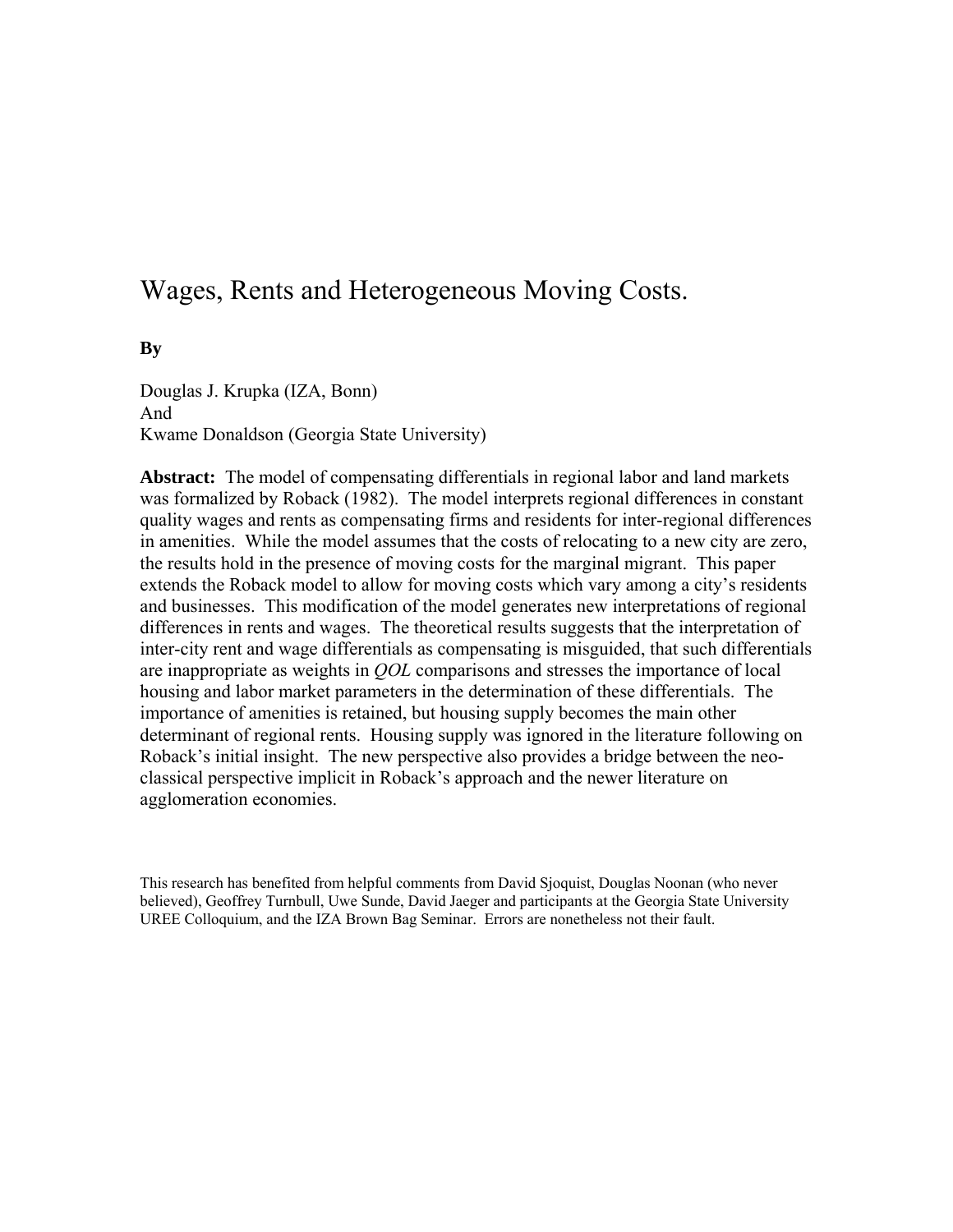## **Introduction**

 $\overline{a}$ 

The formalization of the idea that area differences in wages and rents compensate people and businesses for local differences in desirable local amenities is attributable to Jennifer Roback (1982). This important formalization built on Sherwin Rosen's (1974) seminal analysis of markets for bundled characteristics. An important difference between the two models is the use of a representative consumer (and firm) in Roback's model, as opposed to a focus on heterogeneity in preference and cost functions among firms and people in Rosen's paper. The Roback model also assumed for simplicity that moving costs are well approximated by zero. The addition of migration costs and heterogeneity was not seen as a major problem, as all the results of the model should still hold for the marginal migrant, defined as a person with zero migration costs.

 In this paper, we loosen these two assumptions simultaneously, and show this change in the model modifies the interpretation of inter-city differences in wages and rents considerably. Intuitively, the presence of heterogeneous moving costs implies that at any combination of rents and wages, *some* people and businesses will be willing to locate in a city, given its amenity level. For the local labor market to be in equilibrium, an appropriate *amount* of residents and businesses must wish to locate in a city.<sup>[1](#page-1-0)</sup> The quantity side of regional equilibrium is something mostly ignored by Roback and the literature that followed her. For any given amenity level, there are a set of points in rentwage-population space that will satisfy local labor market equilibrium. However, this set of points includes a continuum of possible rents, populations and possibly wages. We

<span id="page-1-0"></span><sup>&</sup>lt;sup>1</sup> Throughout the paper, we will use the term "city" in the urban economic sense. This term is approximated in the census data with urban areas or metropolitan statistical areas. We choose to use city because this is the concept the other terms approximate.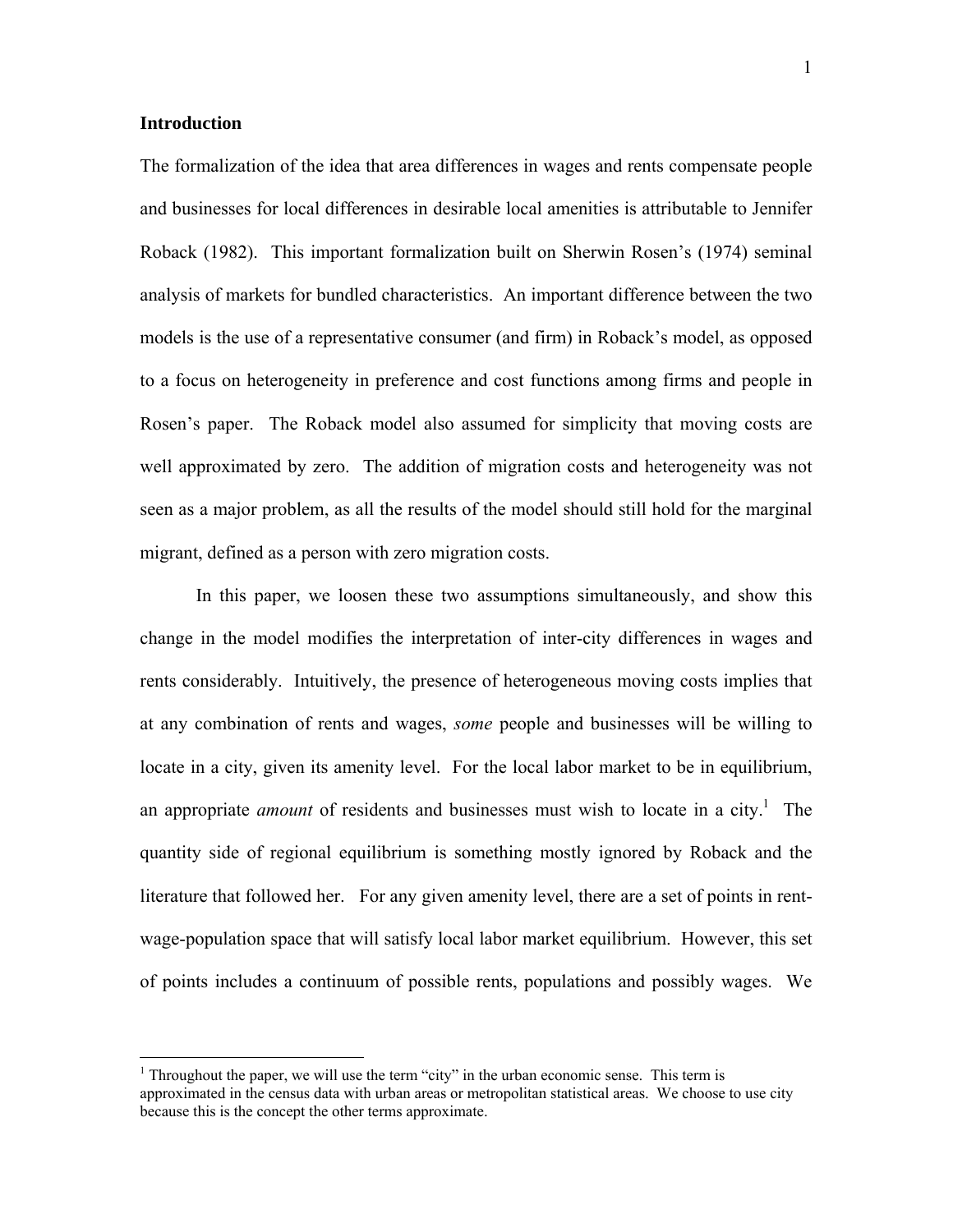show that for any given amenity level, rents – and thus wages and population – are actually set by the local supply of housing.

 This paper thus makes two significant contributions. First, the importance of housing supply and other housing market factors in the presence of heterogeneous costs to migration substantially changes the interpretation of coefficients in regressions of rents on local area characteristics. This undermines the use of such coefficients as "market price" weights in measuring local attractiveness. For instance, we show that in such a context amenities that restrict housing supply will appear more "valuable" than amenities that do not. Thus, in terms of computing local quality of life (*QOL*) indices, areas with amenities that also restrict supply (such as coasts, steep mountains, national parks, *etc.*) will appear more attractive than areas with amenities that do not (such as climate and cultural amenities).

 A second contribution of the paper is that it allows the Rosen-Roback model to be related more closely with the newer literature on agglomeration. The model implies that a simple exogenous, productive amenity story cannot account for the positive correlation amongst rents, wages and city population we observe in the cross section of cities, with the link between population and the other two quantities being especially tenuous. Since the neoclassical assumptions do not imply that more productive cities will be more populated, it implies that more populated areas become more productive. That is, the causal relationship runs from population to productivity, not in the other direction. While this result is not too surprising, the incorporation of population in the analysis (which was missing in the *QOL* literature) allows for analysis of how population, rents,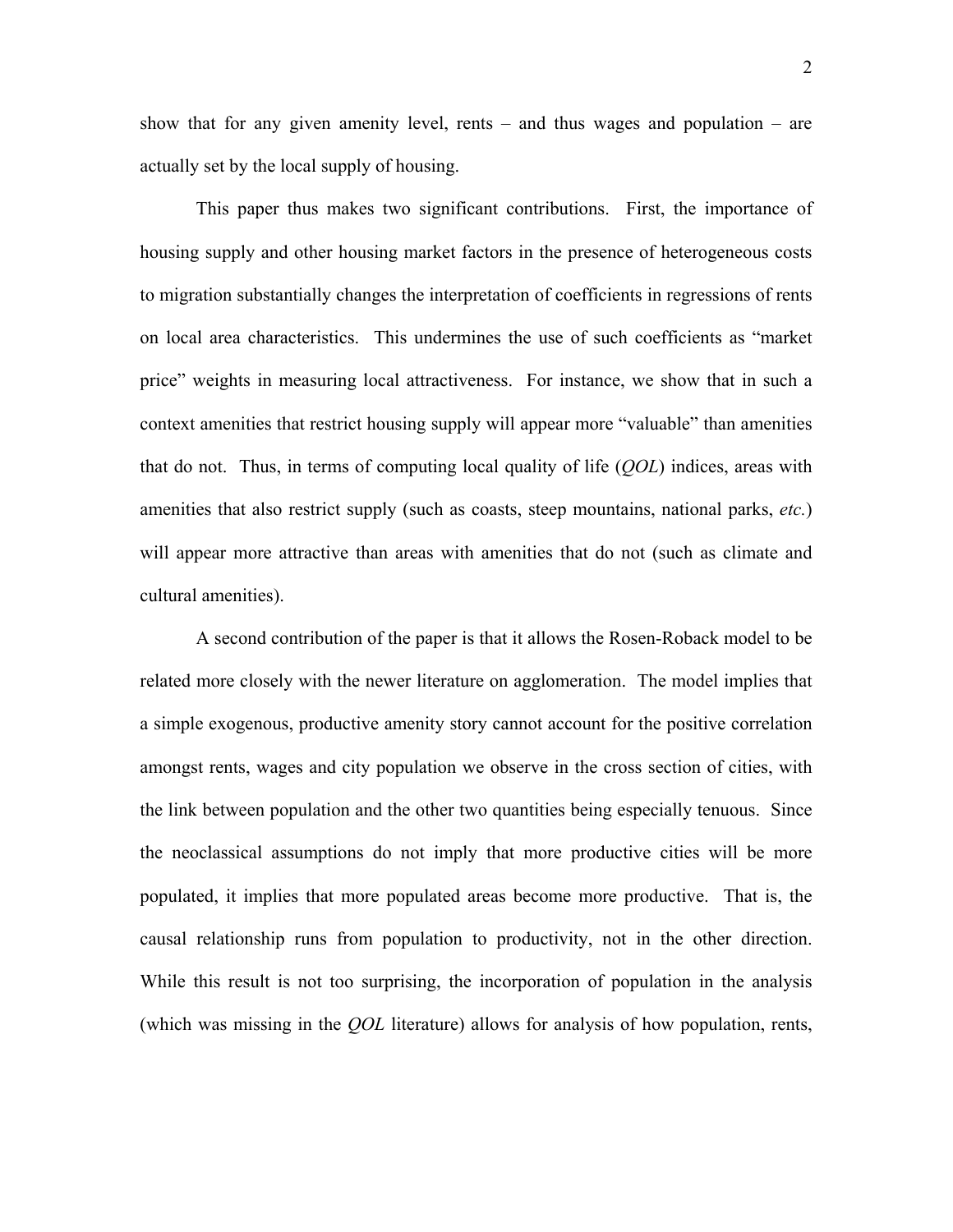3

wages and amenities interact when greater populations of firms and workers leads to higher productivity, as has been hypothesized in many papers for a variety of reasons.

The rest of the paper is organized as follows. Section I outlines the Rosen-Roback model and its core results. Section II incorporates heterogeneous moving costs, and shows that the results change substantially. The implied effects of amenities change both quantitatively and qualitatively, with housing market factors playing a significant role in the setting of regional rents, wages and populations. Section III makes some extensions of the model. We discuss the effects of more realistic labor market assumptions, the effects of housing supply constraints on the results, and the relationship between productivity, rents, wages and city population A final section concludes with some comments on the empirical content of the model, and some further rumination on the Rosen-Roback model.

#### I. The Rosen-Roback model.

Roback (1982) envisions a world where all people and business are the same. A firm is characterized by a cost function, which through profit maximization becomes a profit function that depends on local wages, rents and local attributes, or amenities. Costless migration implies that firms will relocate to new cities if they can earn higher profits there. In equilibrium, then, it must be the case that economic profits (profits in the city in question minus profits available elsewhere) must equal zero:

1) 
$$
\pi(w,r;A)-\underline{\pi}=0.
$$

In equation 1,  $\pi$  represents the profits available to the firm in every other location.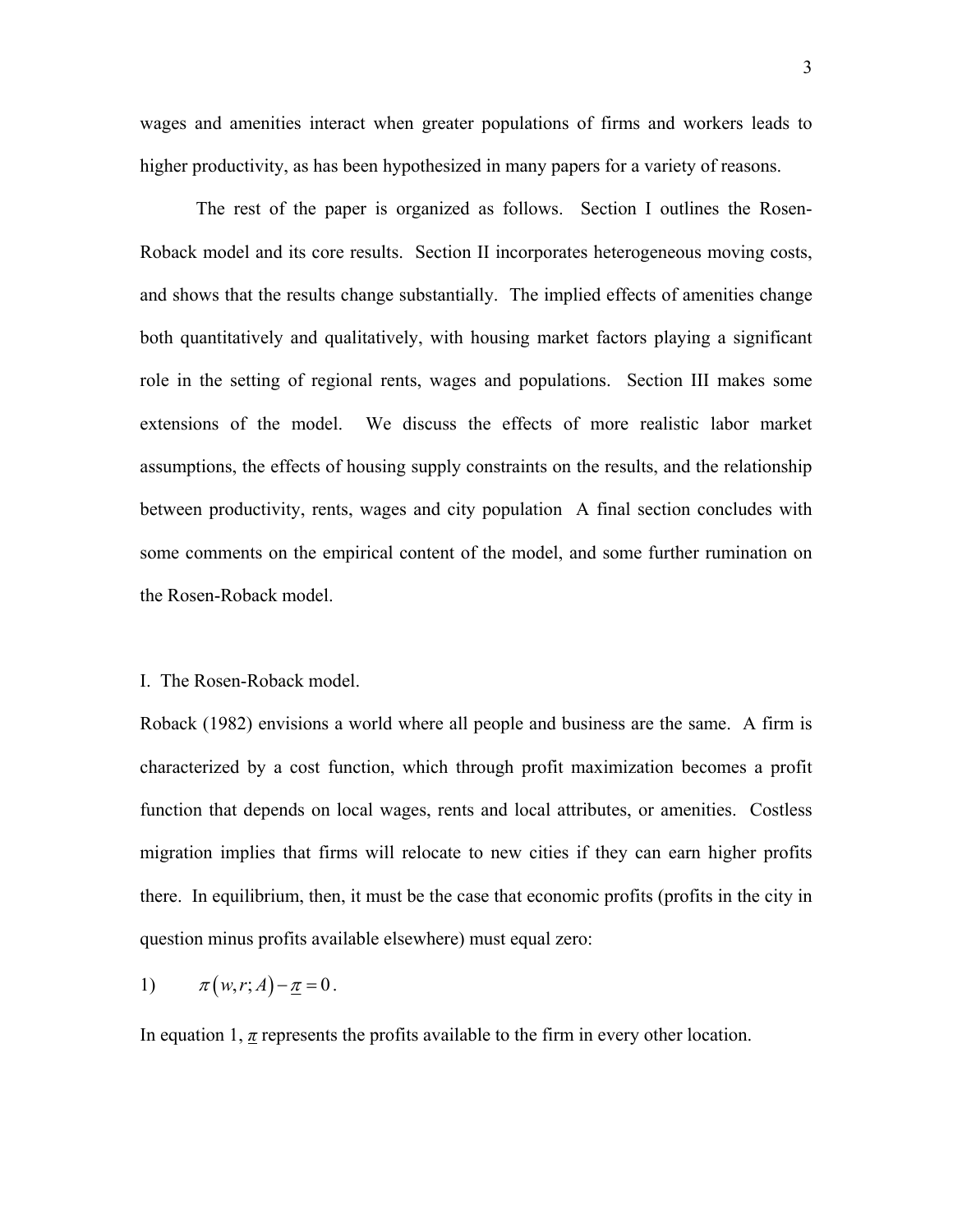Similarly, people in the Roback model have preferences, which after utility maximization generate an indirect utility function which also depends on wages, rents and amenities. Amenities are defined to be goods for people, although the same assumption is not made for firms. Amenities can either be productive (profit enhancing) or unproductive (profit reducing). Costless migration across cities implies that the utility available in any city be identical to the utility available in any other location:

$$
2) \qquad v(r, w; A) - \underline{v} = 0,
$$

where  $\nu$  is the utility available to a resident in every other location. As the discussion above makes clear  $\pi_r < 0$ ,  $\pi_w < 0$  and  $v_r < 0$ ,  $v_w > 0$ ,  $v_A > 0$  while  $\pi_A$  is indeterminate in sign. Equations 1 and 2 implicitly define  $\Pi$  and  $V$ , which are indifference curves for firms and people in rent-wage-amenity space. Figure 1 shows the equilibrium condition as usually represented. For a given level of amenities, rents and wages in a city are determined by the condition that firms and residents are indifferent between the city and all other cities, and that rents and wages are the same for firms and residents.

Within this framework, the effect of amenities on rents and wages are derived by taking the derivative of the equilibrium price and wages, as implicitly defined by the equality of  $\Pi$  and *V*. Equations 3 and 4 show these derivatives and sign them for a productive amenity.

3) 
$$
\frac{dr}{dA} = \frac{\pi_w v_A - \pi_A v_w}{\pi_r v_w - \pi_w v_r} > 0.
$$

4) 
$$
\frac{dw}{dA} = \frac{\pi_A v_r - \pi_r v_A}{\pi_r v_w - \pi_w v_r} \ge 0.
$$

The signs of these derivatives are also available from the manipulation of the indifference curves in Figure 1, as shown in Figure 2.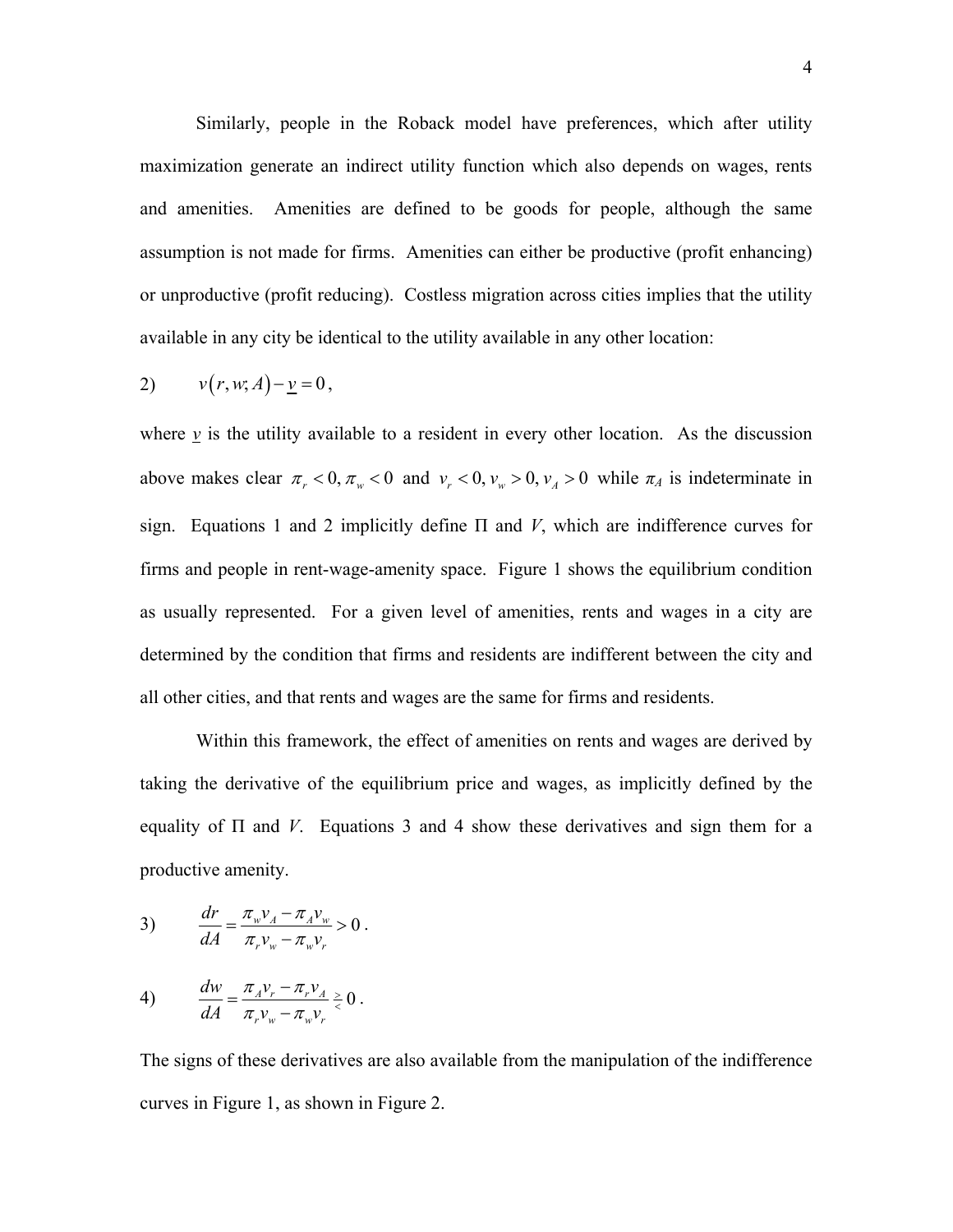These results are important, because they provide a theoretical grounding for the use of the partial correlation of rents and wages with city characteristics as weights in constructing *QOL* indices, as was done by Roback and many later authors.<sup>[2](#page-5-0)</sup> Under the model's assumptions, the regression coefficients that these equations represent are appropriate measures of the value of the amenities because they incorporate only the effects on utility and profits, and because they incorporate the preferences of both firms and residents. Combining the information from partial correlations of several amenities (indexed with *k*) with wages and rents across several local labor markets (controlling for differences in housing and worker quality) the residents' revealed willingness to pay for area Quality of Life (*QOL*) can be computed and compared across cities (indexed by *c*), as in equation 5.

$$
5) \qquad QOL_c = \sum_{k} \left( \frac{dr}{dA_k} - \frac{dw}{dA_k} \right) A_{kc}
$$

Rankings of cities based on such indices have been an important part of the amenity literature since Roback (1982), and their sensitivity to various changes in specification have been examined thoroughly. More important than the rankings themselves, however, is the underlying view of regional equilibrium the rankings represent. This view allows for the interpretation of inter-city differences in rents and wages as compensating differentials. While the rankings of cities may be of little import (in this model, after all, utility is the same in all cities), the view of regional price differences as equilibrium compensation for differences in quality of life is more fundamental, as it gives inter-city price differentials informational content.

 $\overline{a}$ 

<span id="page-5-0"></span><sup>&</sup>lt;sup>2</sup> See Gyourko *et al.* (1999) for a review of this literature.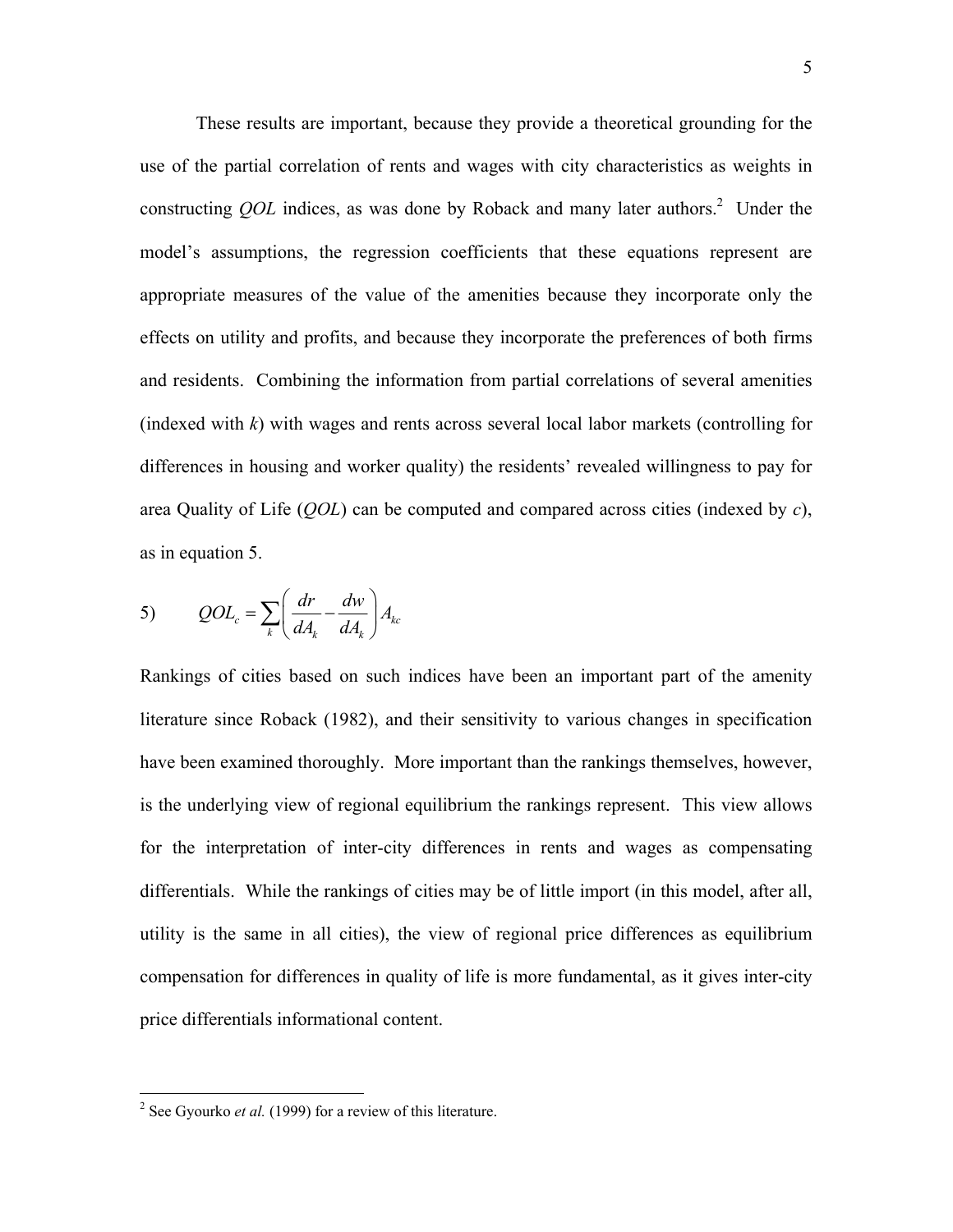## II. Heterogeneous moving costs

While Roback's model offers powerful insight into the processes that set regional wages and housing costs, it is perhaps too persuasive. There has been little research into the effects on the model of firm and worker heterogeneity and moving costs. Heterogeneity has generally been dealt with in a footnote noting that in its presence, the results hold for the marginal migrant. This marks a major departure from the original hedonic model of Rosen (1974), where the entire point is arguably to show the possibility of efficient sorting of buyers and sellers. The possibility of migration costs preventing the equilibrium described above was seen as making small deviations from equilibrium values possible, but has not been seen as either theoretically or empirically interesting.

We make one minor modification to the Roback model. Firms and residents are still assumed to be identical in their preference or cost functions, except for an idiosyncratic component representing costs of moving away from their current location. Equations 1 and 2 are thus rewritten as equations 6 and 7:

$$
6) \qquad \pi(w,r;A)-\underline{\pi}\geq\psi_j\sim F(\cdot)
$$

7) 
$$
v(r, w; A) - \underline{v} \ge \varphi_i \sim G(\cdot)
$$
.

*F*(.) and *G*(.) represents the CDF of the gains to migration for firms and individuals, respectively. This change means that, for any given location (or, equivalently, any given level of amenities), firms and residents have identical preferences for wages, rents and amenities in general, but have idiosyncratic attachment to the location (moving costs). Because their preferences for wages, rents and amenities are the same, the idea of the reservation profits and utility  $(\pi$  and  $\nu)$  is still valid. This set of assumptions makes it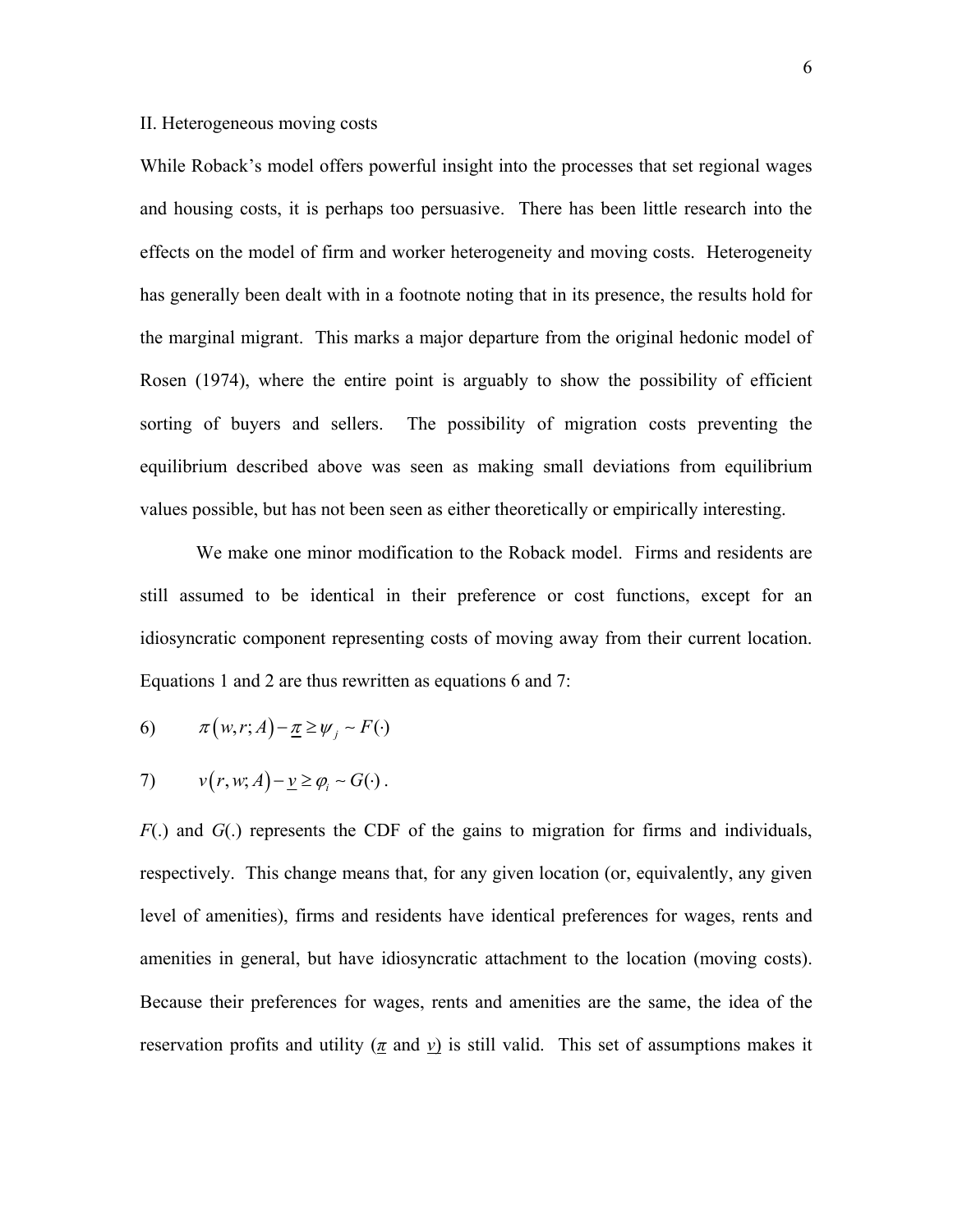impossible for us to address the sorting aspect of location choice as well as Rosen (1974) does. However, it simplifies the analysis.

The idiosyncratic attachments to a city could arise for a number of reasons. For people, investments in social ties, location-specific human capital investments (as in Krupka (2007)), a sentimental and unreasoning fear of change, uncertainty about other cities or a difficult-to-replace job in the current city (such as an academic position) could all increase migration costs. From the perspective of the firm, large investments in fixed capital, adaptation to local business norms or the use of locally concentrated distribution networks, as well as the personal interests of the firm's decision makers would generate similar attachment to the current location. In both cases, a purely idiosyncratic taste for the area could also exist. These attachments will vary across individuals. We find these assumptions so descriptively obvious as not to warrant further elaboration.<sup>[3](#page-7-0)</sup>

Equations 6 and 7 imply that the indifference curves used in figures 1 and 2 represent the preferences (or profits) of only one person (or firm). For any given amenity level, rent-wage space will be characterized by a field of *V* and Π curves, each representing a different person or firm. City population of households and firms will be set by the proportion of firms and households for which inequalities 6 and 7 hold, which is determined by plugging the left hand side of each inequality into the CDF of the idiosyncratic attachments ( $F$  and  $G$ , respectively).<sup>[4](#page-7-1)</sup> In general, for any given amenity level, indifference curves more to the left will be consistent with higher populations of firms and residents (because rents are lower for any given wage level), while indifference

 $\overline{a}$ 

<span id="page-7-0"></span> $3$  Tabuchi and Thisse (2002) embed such heterogeneity in a core-periphery model and show that the heterogeneity is a strong force for dispersion.

<span id="page-7-1"></span> $^4$  In the following, we will normalize the utility and profit functions so that reservation utility and profits ( $\gamma$ and  $\pi$ ) are zero.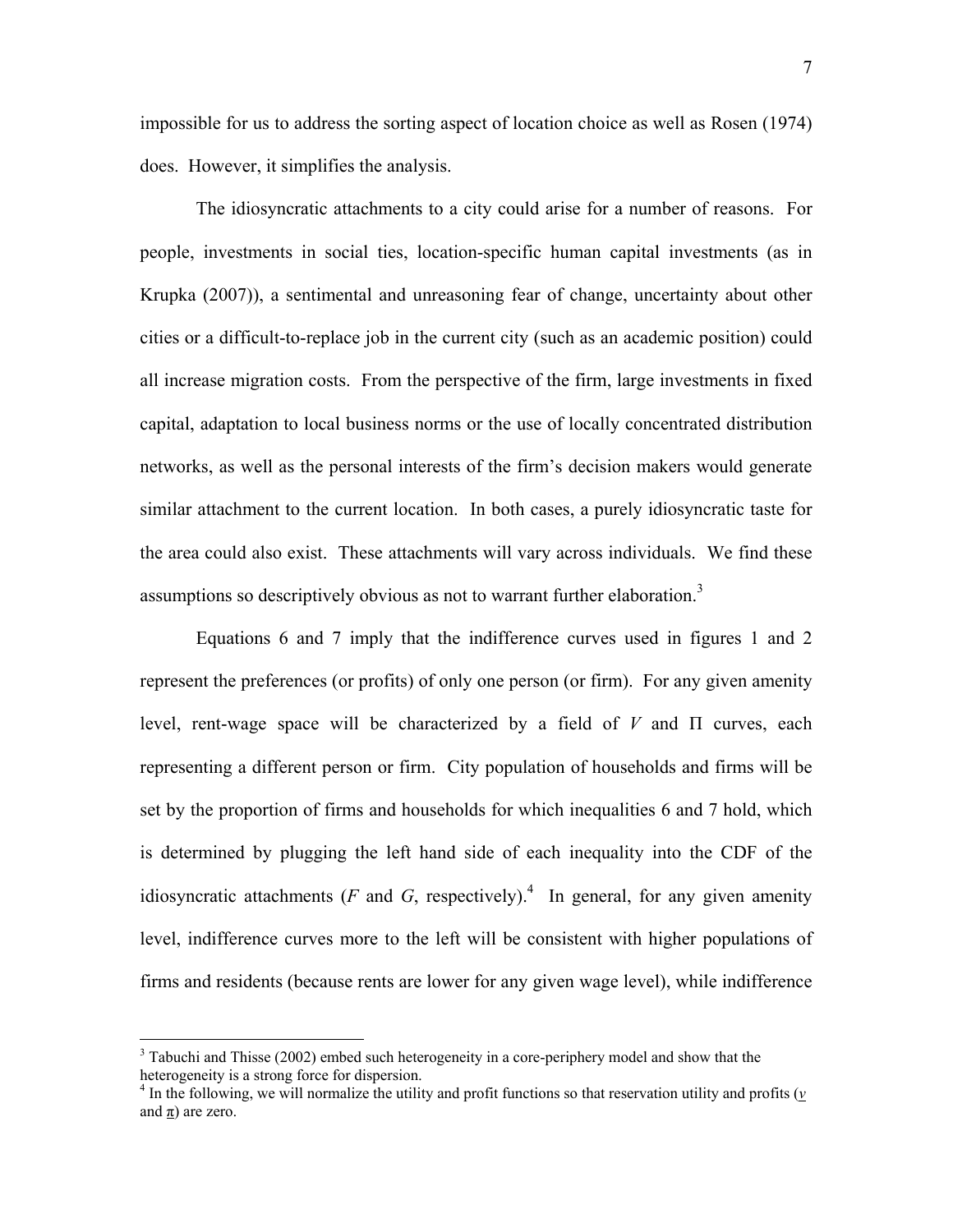curves to the right will be associated with fewer residents willing to live in the city at those rent-wage combinations. With population modeled as continuous, this set of indifferences curves could be thought of as two surfaces in rent-wage-population space sloping down as one moves away from the wage-axis.

While any rent-wage combination will be an equilibrium for *some* assumed combination of residential and commercial populations, only a subset of them will satisfy local labor market equilibrium, where the quantity of jobs equals the number of workers. That is, the city's economy will not be in equilibrium without an additional condition:

$$
8) \qquad G(v(r, w; A)) = F(\pi(r, w; A)).
$$

Equation 8 requires that the number of jobs be equal to the number of workers.<sup>5</sup> Figure 4 highlights the set of points in rent-wage space where labor market equilibrium is achieved. This set of points could also be thought of as the intersection of the two surfaces described above.

The imposition of labor market equilibrium line in equation 8 does two things. First, *G-F*=0 implicitly defines wage as a function of rents and amenities,  $w=w(r; A)$ . In Figure 4,  $w(r; A)$  is drawn as a straight line with the mildest of positive slopes. In general, the slope of  $w(r; A)$  will be

$$
w_r = \frac{F'\pi_r - G'v_r}{G'v_w - F'\pi_w} \ ,
$$

 $\overline{a}$ 

which cannot be signed without further assumptions. As higher rents drive away both firms and residents, the effect of higher rents on equilibrium wage will depend on whether these higher rents affect firm location more or less than residential location.

<span id="page-8-0"></span><sup>&</sup>lt;sup>5</sup> To keep things simple, we assume that each resident works and each firm hires one worker. We discuss the effects of relaxing this assumption below.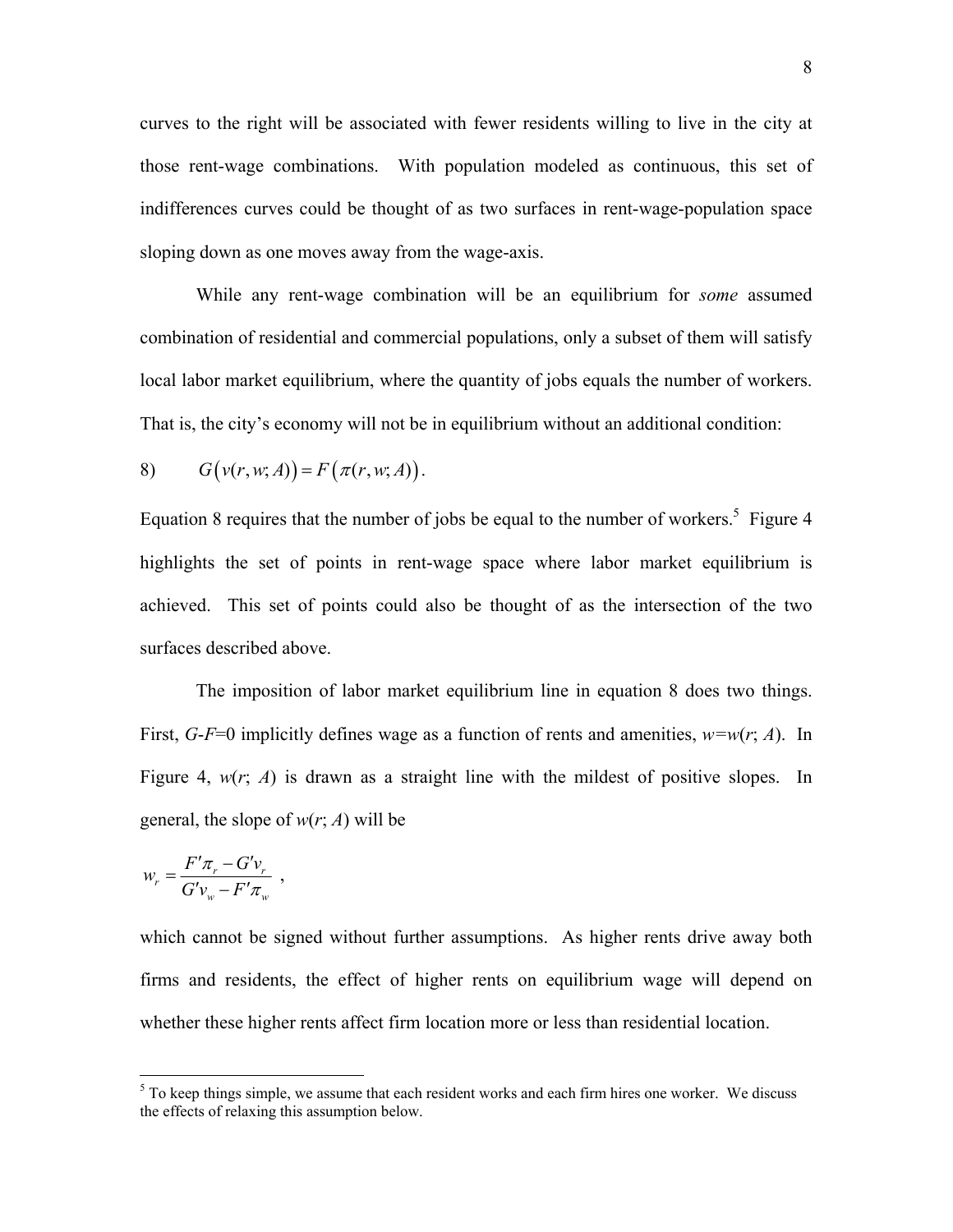The imposition of labor market equilibrium also defines the population of firms and residents in the city for any amenity-rent combination. We define the population of residents in the city as  $\Omega(r; A) = G(v(r, w(r; A); A))$ . A similar formulation is available *r* model. The effect of rents on city population is easily derived:  $\Omega_r = G'(v_r + v_w w_r)$ . for the population of firms in a city.  $\Omega(r; A)$  will be important later when we close the Because  $w_r$  is ambiguous, the effect of rents on population may appear ambiguous, but the derivative can be shown to be unambiguously negative: higher rents drive down population, amenities constant.

It is the presence of  $\Omega(r; A)$  that begins to set the current model apart from the Roback (1982) formulation, which neglected population levels for the most part. While area population is dealt with in Roback (1980), Roback (1988) and Bloomquist *et al.* (1988), population is set by dividing average housing demand into the exogenously determined land area, which is defined either as the land area of a county or the amount of land available with a certain measured level of amenity. None of these models allow for migration in or out of the area based on amenity, rent or wage levels. We consider this addition to be highly desirable, as it certainly says something about the attractiveness of a location if more people live in it. If there is a small town somewhere in Colorado with wages and rents similar to those in San Francisco, the additional information that only hundreds of people live in the small town while millions live in San Francisco is information which to us seems relevant in terms of understanding the nature of the amenities in the two locations.

While the effects of rents on wages and population are relatively easy to derive, the effects of amenities are somewhat muddled by the typology of amenities. We classify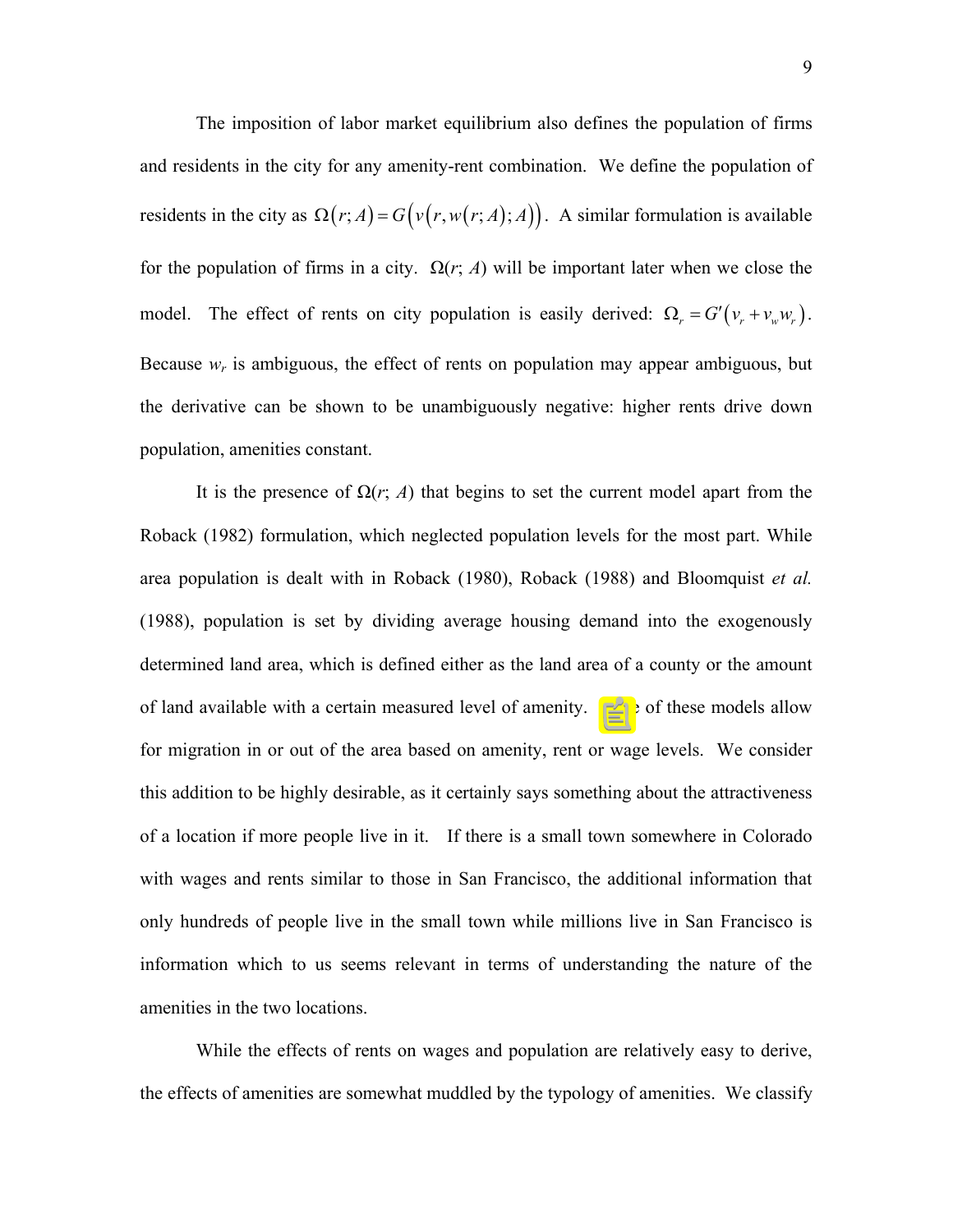amenities in three categories: productive, nonproductive and unproductive. Productive amenities increase utility and profits; nonproductive amenities increase utility but do not affect profits, and unproductive amenities increase utility but decrease profits. In general, the effects of these kinds of amenities map directly onto the results from the standard Roback model, except that it does not yet make sense to talk about the effect of amenities on rents, since we have not yet derived equilibrium rents. Holding rents constant,  $\Omega_A = G'(\nu_A + \nu_w \nu_A)$  and

$$
w_{A} = \frac{F'\pi_{A} - G'v_{A}}{G'v_{w} - F'\pi_{w}}.
$$

The signs of these partial derivatives will depend on the type of amenity. Productive amenities will increase population but have an ambiguous effect on wages. Nonproductive amenities will have a positive effect on population and a negative effect on wages. Unproductive amenities will have a negative effect on wages and an ambiguous effect on population.

For the partial effects above, it was necessary to hold rents constant because assuming labor market equilibrium in equation 8 did not actually close the model. For any distribution of moving costs and any level of amenities, there is a continuum of possible rent-wage-population combinations. To close the model, we must also assume that the local housing market is also in equilibrium. Equation 9 defines this condition:

9) 
$$
S(r;C) = \Omega(r;A)D(r,w(r;A)).
$$

In equation 9, we introduce the housing supply function, which depends upon rents (positively, so that  $S_r > 0$ ) and other cost factors (so that  $S_c < 0$ ). The demand for housing depends on Ω, or population, and the per-capita demand for housing, *D*, which depends

<span id="page-10-0"></span> $\frac{6}{6}$  This  $2<sup>nd</sup>$  term is new, and we are very open to better ones.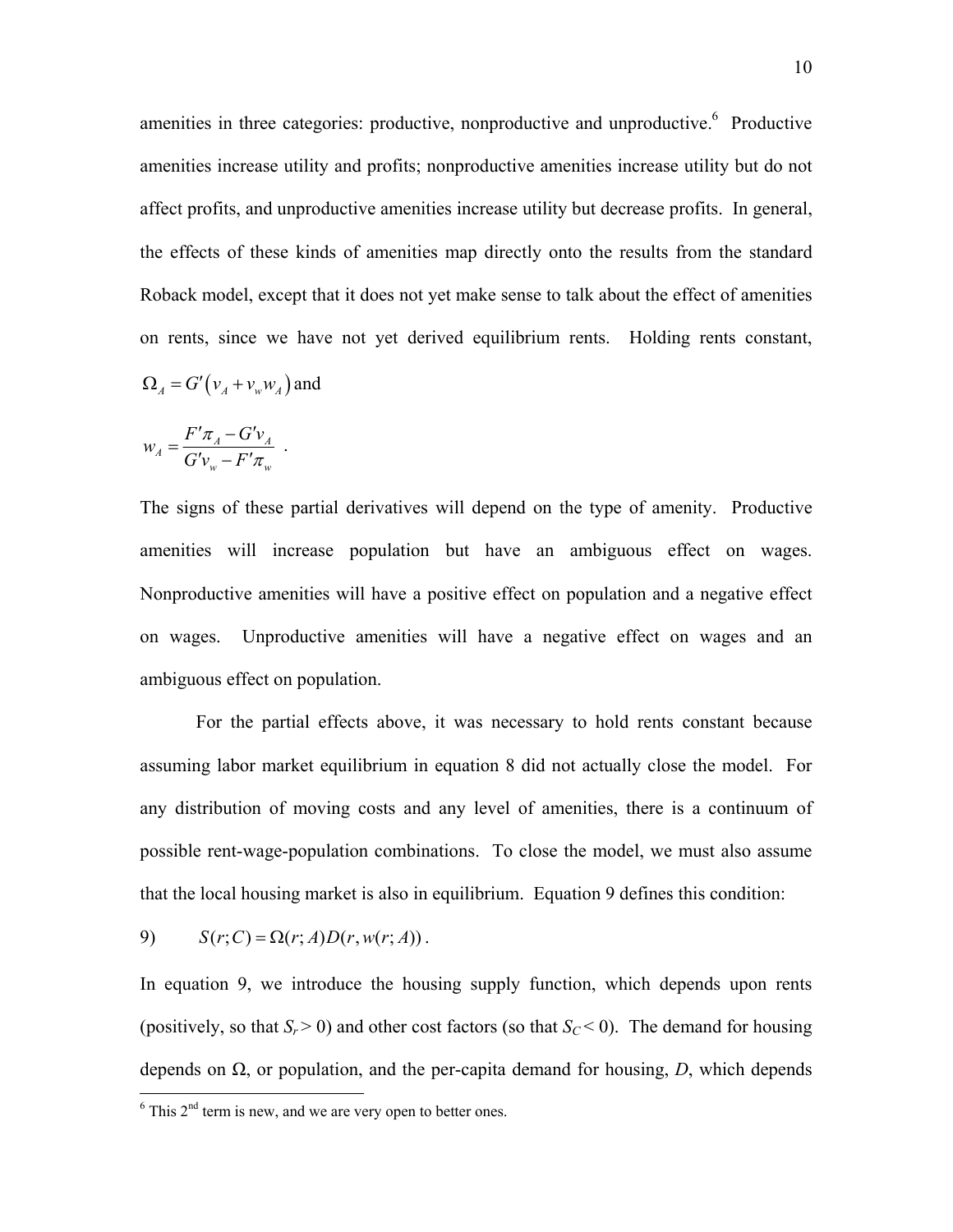on rents and wages.<sup>7</sup> Although  $w_r$  is ambiguous of sign and  $D_w$  is positive, we will assume that  $D_r + D_w w_r < 0$ , so that a form of the law of demand holds.

Equation 9 means that *S*- $ΩD=0$  implicitly defines rent as a function of amenities and housing cost shifters:  $r(A, C)$ . Having equilibrium rents defined allows us to determine equilibrium wages, *w*(*r*; *A*). Together, equilibrium rents and wages allow us to determine equilibrium residential (and firm) population, Ω(*r*; *A*). Thus, housing market equilibrium closes the model and we are able to derive the effects of any exogenous factor on rents, wages or population. In particular, we are able to derive the effect of a change in amenities on the equilibrium rental rate:

10) 
$$
\frac{dr}{dA} = \frac{\Omega_A D + \Omega D_w w_A}{S_r - \Omega_r D - \Omega (D_r + D_w w_r)}.
$$

<u>.</u>

This amenity effect bears little resemblance to the effect as derived in section I of this paper reproducing the Roback capitalization result (equation 3), despite the fact that it represents the "marginal" migrant. This underscores just how much the addition of heterogeneous moving costs affects the model. The Roback "open city" result can be reproduced by assuming that  $G' = F'$  and taking the limit of equation 10 as these quantities approach infinity.<sup>[8](#page-11-1)</sup> This exercise confirms that the Roback (1982) formulization is a special case of the heterogeneous moving costs model, where moving cost heterogeneity is eliminated. One interesting factor in equation 10 is the  $S_r$  term in the denominator. As this term approaches infinity (as housing is supplied more

<span id="page-11-0"></span><sup>&</sup>lt;sup>7</sup> *D* represents the combined demand for land for each resident. This includes the resident's living space as well as his work space. If land and labor are strong compliments in production, increases in wages will decrease firms' demand for land while increasing residents' demand for land, making the total effect on demand for land of an increase in wage ambiguous. We will assume that  $D_w$  $\geq 0$ , but this assumption is not important for our results.

<span id="page-11-1"></span><sup>&</sup>lt;sup>8</sup> G' and F' enter into equation 10 throught the  $\Omega_A$  and  $\Omega_r$  terms, which contain  $w_r$  and  $w_A$  as well as G'.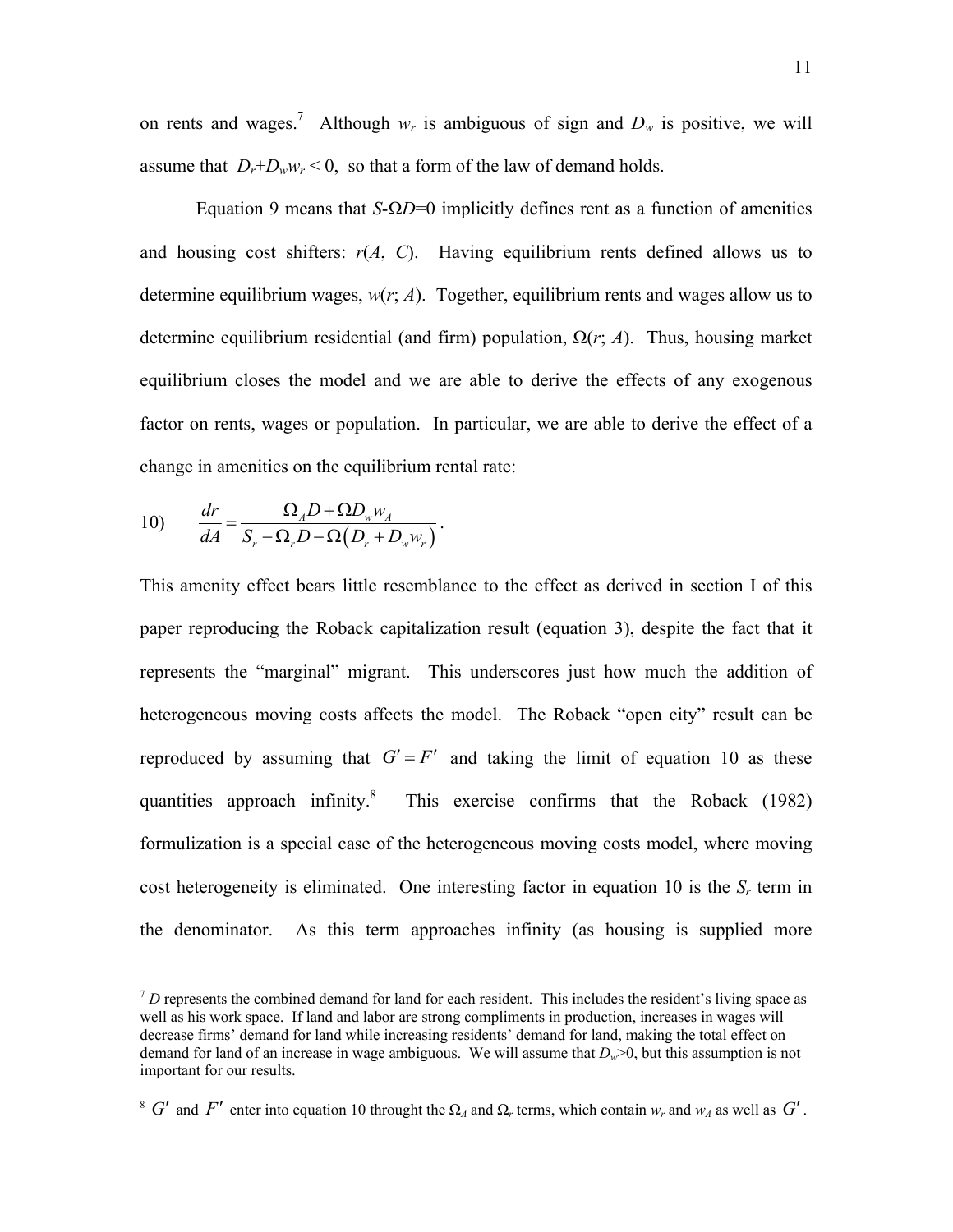elastically) the rent effect of amenities approaches zero. This is a formulization of a result suggested casually in the conclusion of Glaeser *et al.* (2006), which is another paper stressing the importance of housing supply in the setting of city rents.

An important result arising from equation 10 is that its sign is actually ambiguous for any kind of amenity. If the amenity in question is productive, the first term in the numerator is positive but the second term is ambiguous. If the amenity is nonproductive, the first term is positive while the second term is negative. Finally, in the case of an unproductive amenity (which reduces profits but increases utility), the first term in the numerator is ambiguous while the second term is negative. The denominator is always positive. While ambiguous results are generally not considered as important as ones we can sign *a priori*, we think the ambiguity of equation 10 is an important result in its own right.<sup>[9](#page-12-0)</sup> It underscores that in the presence of heterogeneous moving costs – which certainly exist in the world which generates our data – we know much less about the effects of amenities on rents and wages than the Roback open-city formulation suggests.

Furthermore, the importance of housing market factors both in the setting of equilibrium rents (and thus wages), and in equation 10 is new. While Glaeser *et al.* (2005), Glaeser and Gyourko (2005), and Gyourko *et al.* (2006) have been moving towards this conclusion from other directions, the above frames the importance of housing supply directly in a compensating differentials model. What is important about equation 10 is not so much that it is ambiguous of sign, but that it includes several nonpreference factors, such as housing supply and housing demand parameters and the homogeneity of residents and firms (through the  $\Omega_A$  and  $\Omega_r$  terms). This is an important

 $\overline{a}$ 

<span id="page-12-0"></span><sup>&</sup>lt;sup>9</sup> Bloomquist *et al.* (1988) generate ambiguous effects by assuming that population (set as described above) has an ambiguous productivity or congestion effect after Tolley (1974). Much of the ambiguity in equation 10 can be resolved if we assume that firms are not heterogeneous in moving costs.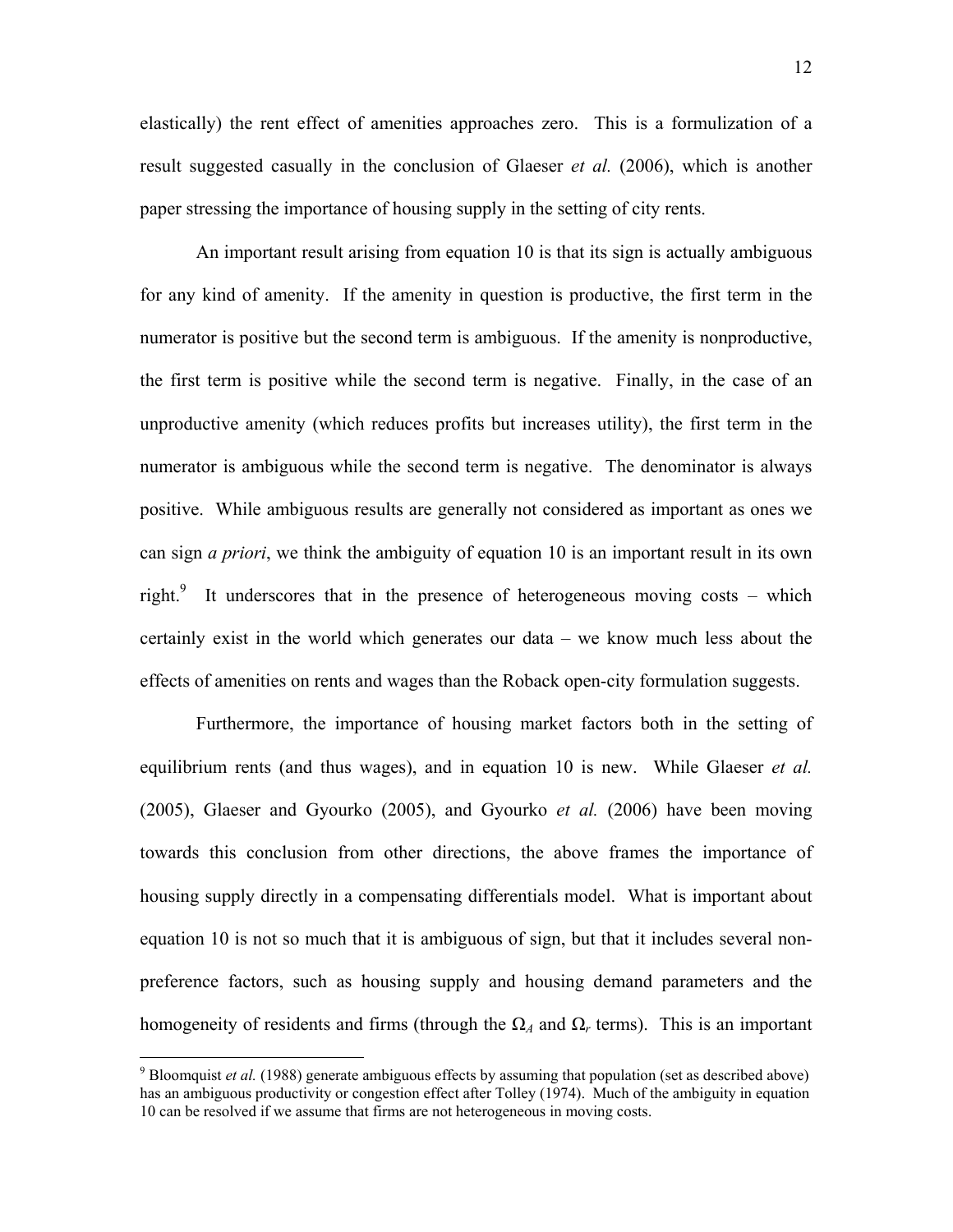difference from the Roback amenity effect, which depends only on preference and profit parameters. This difference raises questions about the interpretability of the assumed hedonic prices derived from hedonic regressions. If these coefficients reflect elasticities of housing demand and supply and the distribution of moving costs among firms and people as well as the effects of amenities on utility and profits, how appropriate are they as weights in a *QOL* index?

We can also derive the effects of amenities on wages:

11) 
$$
\frac{dw}{dA} = w_A + w_r \frac{dr}{dA}.
$$

Because the last term in equation 11 represents the product of two ambiguous terms, this effect is also technically ambiguous in sign for all types of amenity. Taking the limit of equation 11 as  $G' = F'$  approaches infinity confirms (after much tedious algebra) that the Roback wage effect (equation 4) is nested inside the heterogeneous moving cost model. While we think the ambiguity of sign is important in equation 11, more important is the composition of the effect, which includes influences from the housing market as in equation 10 as well as all the influences of firm and resident heterogeneity through *G* ′ and  $F'$ , which appear in both  $w_r$  and  $w_4$ .

We feel that the heterogeneous moving costs model is an important extension of the Roback (1982) model, and that it offers important insights into the nature of inter-area price differences and the setting of regional equilbirum in area-specific prices and population distributions. The results above suggest that it would take a very clever econometrician to extract appropriate *QOL* weights from cross-city hedonic regression coefficients, which would reproduce empirical estimates of equations 10 and 11. The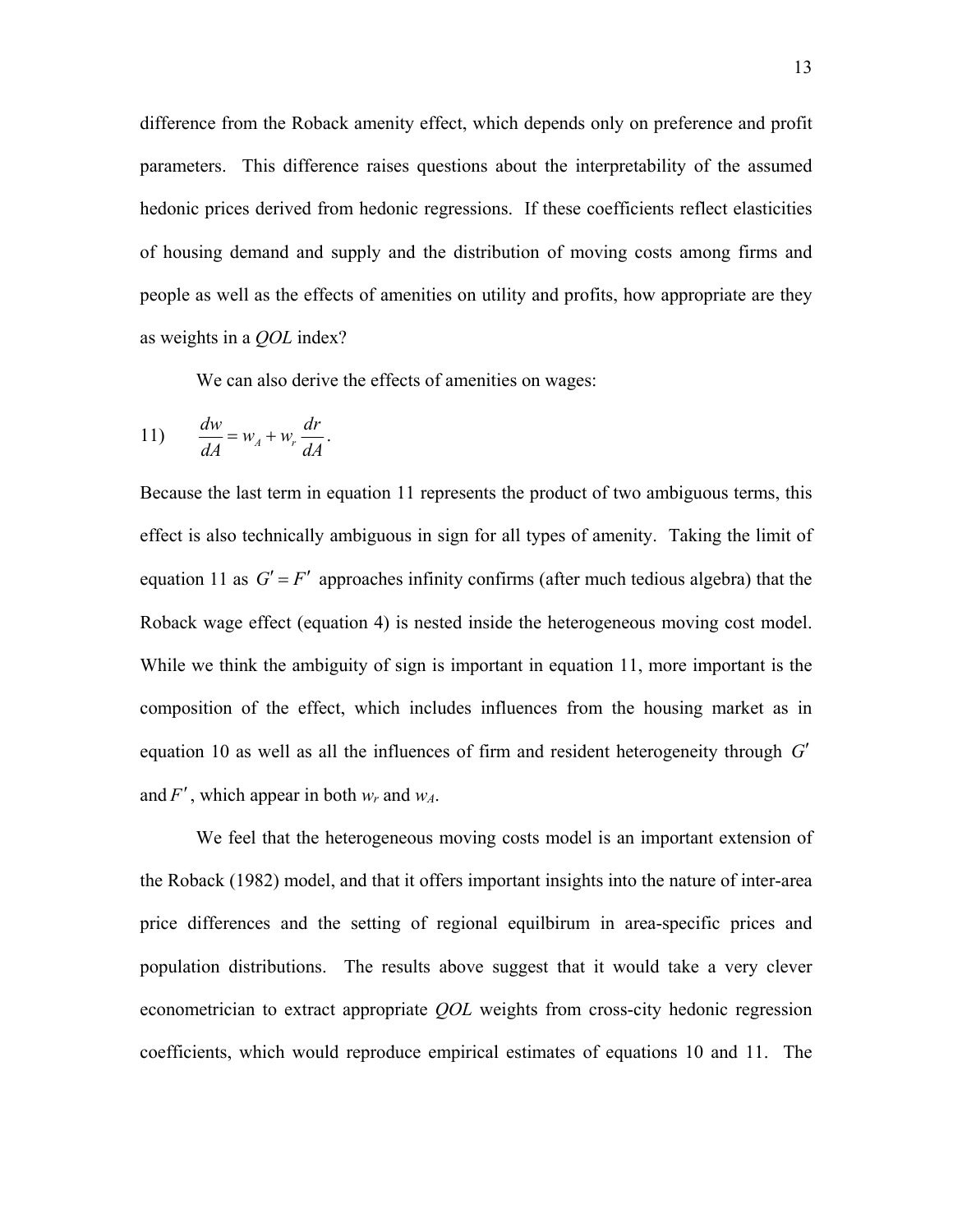following section makes three extensions of the model that, we think, further underscore its significance either empirically or theoretically.

#### III. Some Extensions.

Driving the sign of a partial derivative to ambiguity is not a constructive contribution. In some sense, the simplification of a model is what allows us to get explicit signs in our theoretical relationships, and is the entire point of theory. We believe the empirical investigation of the importance of moving costs and amenity capitalization is an important next step in our understanding of cities' interaction and the workings of intercity labor markets. The model also contains several factors not stressed in the original theory  $(w_A \text{ and } w_B)$ , but which are in principle observable, so we do not view this model as purely destructive or critical. Instead, we see it as improving our understanding of regional equilibrium in prices and populations. To that end, this section makes a few extensions to the heterogeneous moving costs model.

## *More realistic labor market assumptions*

The imposition of labor market equilibrium in equation 8 assumes that each firm and each household demands or supplies a fixed amount of labor. This unrealistic assumption has not been one that has worried most authors in the *QOL* literature, but we relax it here to see if it has any important effects in the context of heterogeneous moving costs. To do so, we re-write equation 8 as follows:

12) 
$$
\sigma G(v(r, w, A)) = \delta F(\pi(r, w, A)).
$$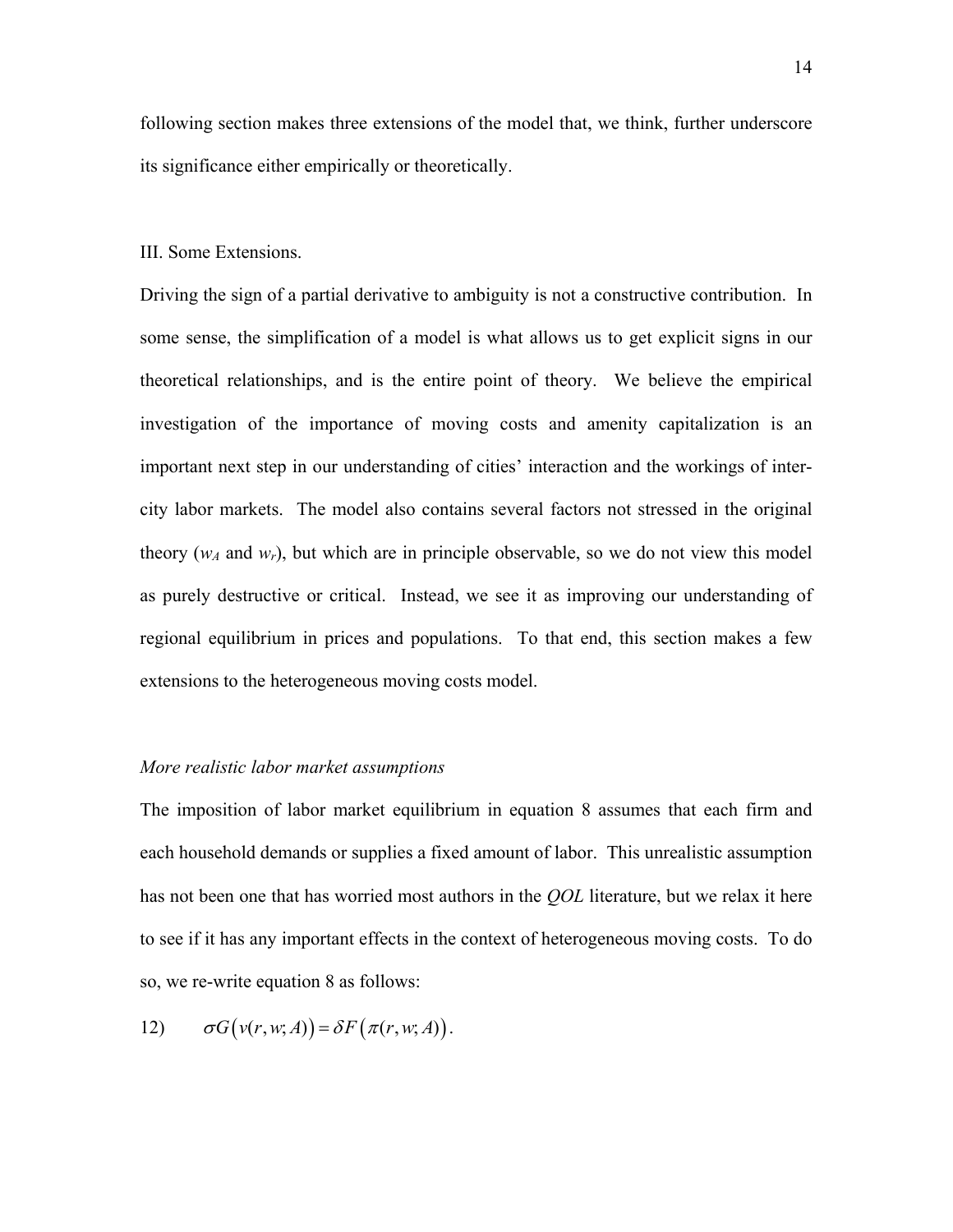In equation 12,  $\sigma$  represents the household supply of labor and  $\delta$  represents the per-firm demand for labor. As written, equation 12 has added nothing but two constants to the analysis. Allowing  $\sigma$  and  $\delta$  to be functions of other variables, however, offers a straightforward way of assessing the effects of labor market adjustments on the intensive margin on the regional equilibrium.

The most obvious extension is to allow  $\sigma$  to depend positively on wages and  $\delta$  to depend negatively on wages. Such a change has no *qualitative* effect on any of the model's results. All ambiguous relationships remain so, and none of the relationships we had been able to sign become ambiguous or switch sign. Allowing labor supply and demand to depend both on wages and rents also has little effect. If rents affect the supply and demand for labor, the only change in the model is that the effect of rents on wages (*wr*) becomes more difficult to sign than before, and dependent on labor market parameters.

 The only way in which a more realistic labor market has a qualitative effect on the results of the model is when labor demand and supply depend on wages, rents and on amenities. Such dependence could occur if amenities and leisure are compliments, for instance, so that people who live in high amenity areas tend to work less. Labor demand could depend on amenities if amenities are compliments to labor (say, because scenic mountain views make transport more labor intensive). If either of these two conditions apply ( $\sigma_4$ <0 or  $\delta_4$ >0), the partial effect of amenities on wages, holding rents constant ( $w_4$ ) becomes ambiguous for all types of amenities (productive or unproductive). If neither of these conditions apply (neither  $\sigma_A < 0$  nor  $\delta_A > 0$ ), the model is qualitatively unaffected. These two possibilities ( $\sigma_A < 0$  or  $\delta_A > 0$ ), represent more than half the theoretical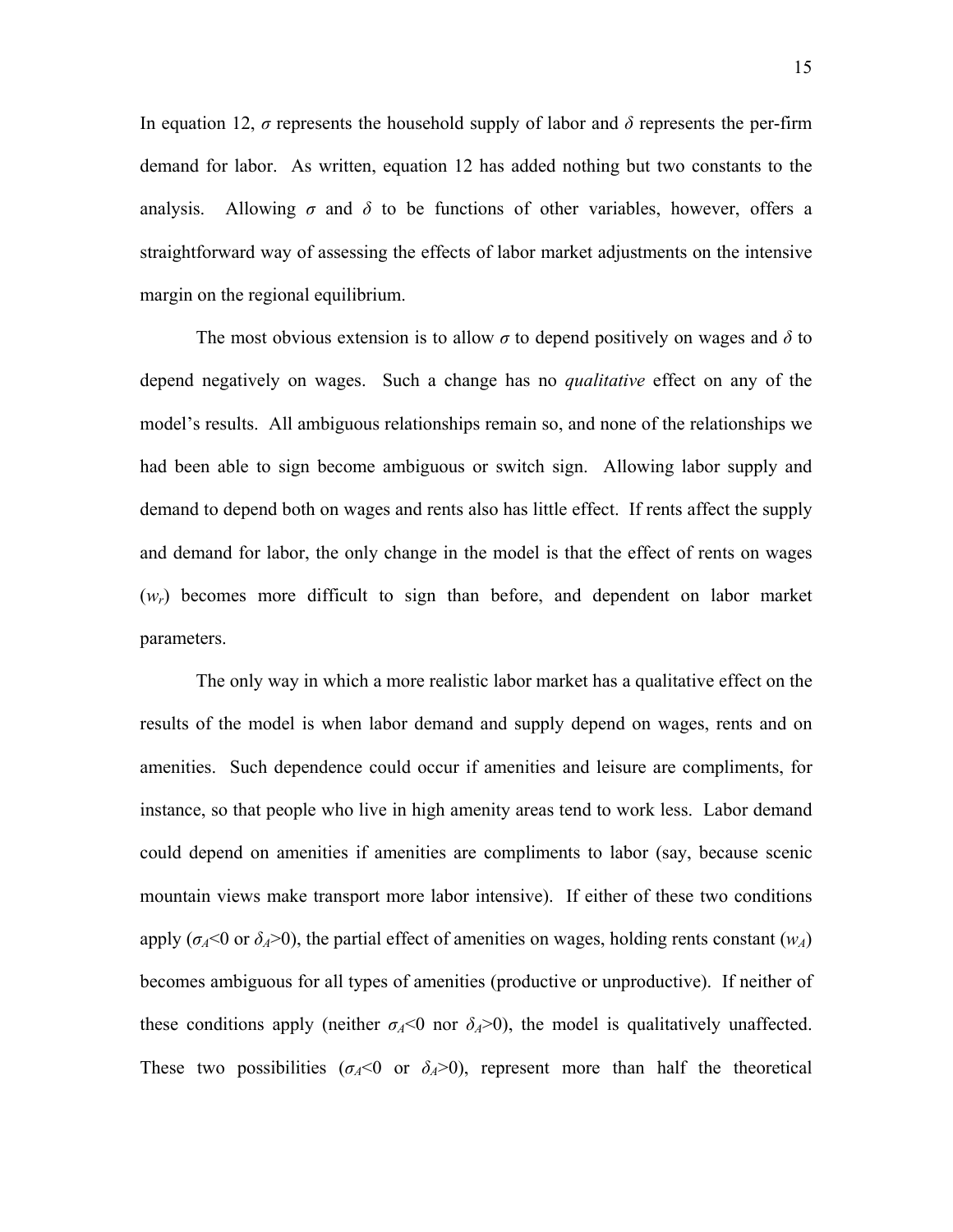possibilities, although the empirical importance of such labor market effects of amenities is clearly debatable. It does bear emphasis that the more realistic labor market assumptions will quantitatively change the values of the rent and wage capitalization of amenities, even if they have no qualitative effect. We believe that this puts additional burden on econometricians seeking to extract amenity value information from cross-city hedonic analysis.

#### *Cost shifters and QOL indices*

The importance of housing supply in equation 10 is one of its contrasts with equation 3. The traditional Roback formulization of the effect of amenities on rents did not include housing supply factors because with costless migration (at least for the marginal migrant), cities with low amenities could not support higher rents driven by local housing supply (cost) differences. To the extent that such differences increased rents, they would cause out-migration, thus lowering rents back to the level the local amenities made feasible. When migration costs are heterogeneous, however, cost-related rent increases can increase rents locally. While this will cause some people to move away (those with the lowest moving costs), some people will be willing to accept the higher housing costs in order to continue to capitalize on their local attachments. This result is easily shown by taking the derivative of the implicit rent function with respect to the cost term:

13) 
$$
\frac{dr}{dC} = \frac{-S_C}{S_r - \Omega_r \delta - \Omega \delta_r} > 0.
$$

Given the above discussion, equation 13 is not at all surprising, although it bears emphasis that this result was simply unavailable in the Roback framework. The Roback result on local housing costs can be reproduced in this context by allowing  $\Omega_r$  to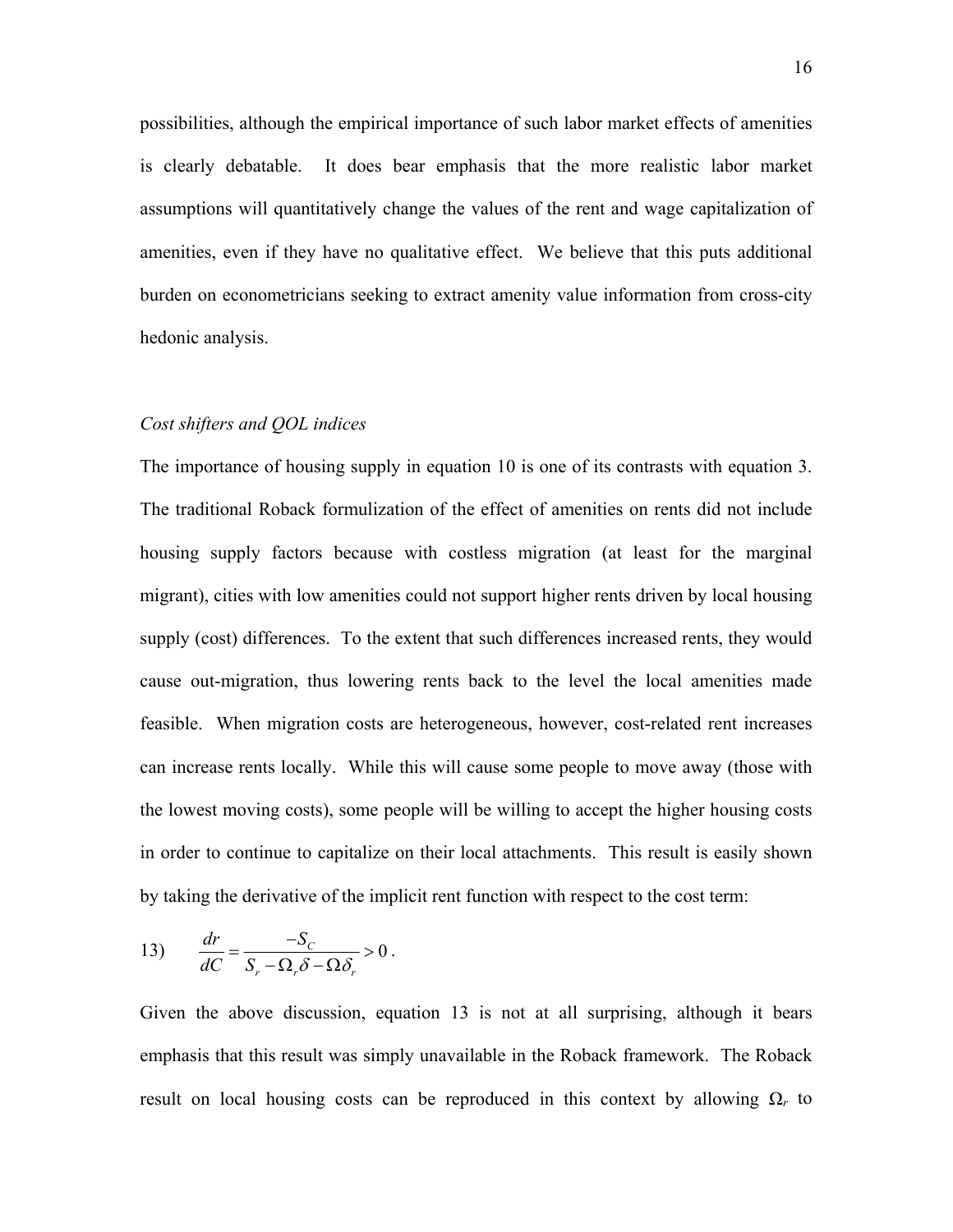approach negative infinity. This drives the denominator towards positive infinity, and the derivative as a whole to zero. Thus, with regard to the effect of housing costs on rents, the difference between the heterogeneous moving cost model and the Roback model arises from a difference in our assumption on the rent-elasticity of city population. Roback implicitly assumes this elasticity is negative infinity, we assume it is something larger than that.

 While equation 13 is not too surprising, a more important result is available if we allow for the existence of some amenities that affect the cost of land or of construction. There are many reasons why amenities may cause land to be more costly. For instance, in the canonical model of the monocentric city, high agricultural yields increase the opportunity cost of land city-wide. Such high agricultural yields could be the result of favorable climate. Rough terrain or large swaths of undevelopable area (such as water or national parks) could also increase the cost of land in a city by making land scarce or forcing longer commutes over or around these obstacles. Gyourko and Saiz (2006) show that topography also appears to have a positive direct effect on construction costs. As such features also offer considerable scenic and recreational value (are amenities) and sometimes increase profits (through shipping on coasts or mining in mountains) these features have two effects on local rents. First, they may increase them because of their value as amenities. Second, they will increase rents through their effect on land or construction costs in the metro area. Other factors that could have similar effects (through both amenity and cost effects) would include the risk of natural disaster or regulations restricting development such as a binding urban growth boundary or reactionary zoning (Glaeser *et al*. (2005)).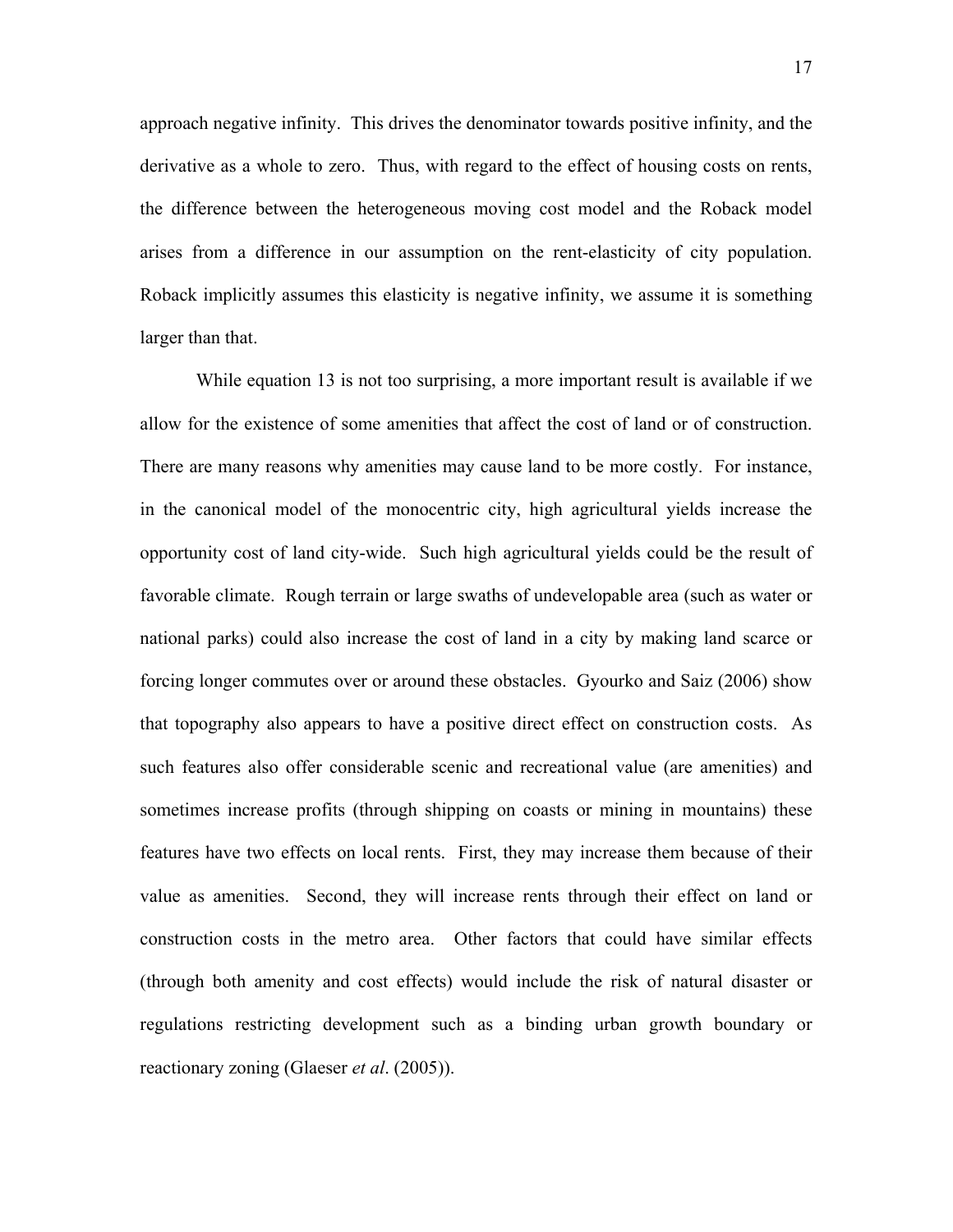The effects on rents of such supply-restricting amenities will be different from those that do not restrict supply, as shown in equation 14.

14) 
$$
\frac{dr}{dA} = -\frac{S_C C_A - \Omega_A \delta - \Omega \delta_A}{S_r - \Omega_r \delta - \Omega \delta_r}.
$$

Equation 14 differs from equation 10 in that the term  $S_C C_A$  has been added. This term represents the amenity's effect on the supply function through the cost term. What is somewhat troubling is that most natural amenities that leap to mind – coasts, mountains, parks – either restrict developable land or increase the cost of development. On the other hand, most cultural amenities have no supply effect. Equation 14 tells us that such cultural amenities will appear to be less important in the rental equation of a cross-city hedonic model than natural amenities that restrict housing supply. While equation 14 is still ambiguous for every kind of amenity, it is unambiguously greater when the amenity causes greater supply restrictions.<sup>10</sup>

The existence of this change in the effects of amenities on rents (and thus wages) is troubling because the *QOL* literature uses the effects of amenities on rents and wages as weights in the construction of all-encompassing *QOL* indices. Roback's beautifully argued theory leads us to believe that in estimating such weights, we are estimating equation 3 in the rent equation. However, heterogeneous moving costs imply that in fact we are estimating equation 10. While equation 10 may still be defensible as a weight in such an index, the situation is actually worse. For some amenities we are estimating equation 10, while for other, supply-restricting amenities, we are estimating equation 14, which will vary depending on the amenity's effect on construction costs, *CA*. The net effect of this is that *QOL* indices will tend to overemphasize the value of supply-

<u>.</u>

<span id="page-18-0"></span><sup>&</sup>lt;sup>10</sup> This result could be confirmed by taking the derivative of equation 14 with respect to  $C_A$ .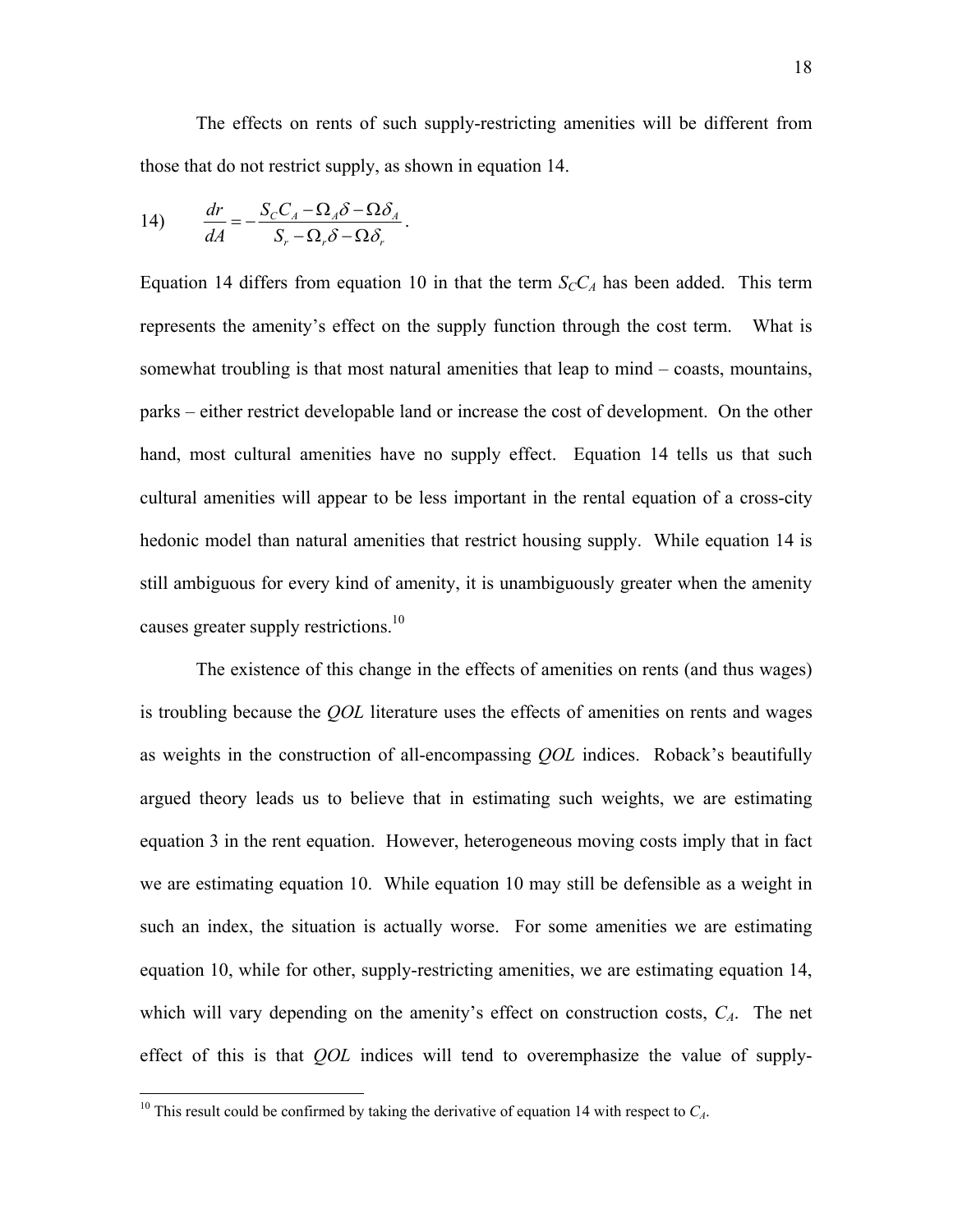restricting amenities relative to supply-neutral amenities, and thus rank areas with high levels of supply-restricting amenities higher in quality of life indices than areas specializing in more supply-neutral amenities. Even approaches which avoid the direct estimation of equation 14 (as in Kahn (1995) and Cragg and Kahn (1997)) will be affected by this supply-restricting effect because the lower supply of housing in some areas will be pushing rents up, making them look more attractive. It is unlikely that this bias will be cancelled out by the information from the cross-city wage hedonic. Examining equations 5 and 11, we see that this canceling out of the bias could occur if *wr* were exactly one. However, we cannot even be sure that  $w_r$  is positive, let a lone equal to one. If  $w_r < 0$ , the wage side of the *OOL* index will actually *exacerbate* the bias introduced in the rent equation.

 We are not the first to suggest that coefficients from the cross-city hedonic might be biased. Gyourko *et al* (1991) make a similar point with regard to local public finance issues. However, the bias we highlight here is perhaps more vexing because, empirically, correcting for this tendency will be extremely difficult. As we do not observe the value people and businesses place on certain characteristics, or the level and patterns of development that would have occurred in the absence of the supply-restricting features, it will be very difficult to determine how much supply has been restricted in a given urban area and how much rents have responded to that supply restriction, as opposed to the utility- and/or profit-enhancing aspects of the features restricting supply. However, without making such a distinction, it is hard to imagine how the coefficients in a crosscity hedonic would be appropriate in assigning weights to area characteristics, even laying aside the concerns raised in section II. Such coefficients may be reflecting the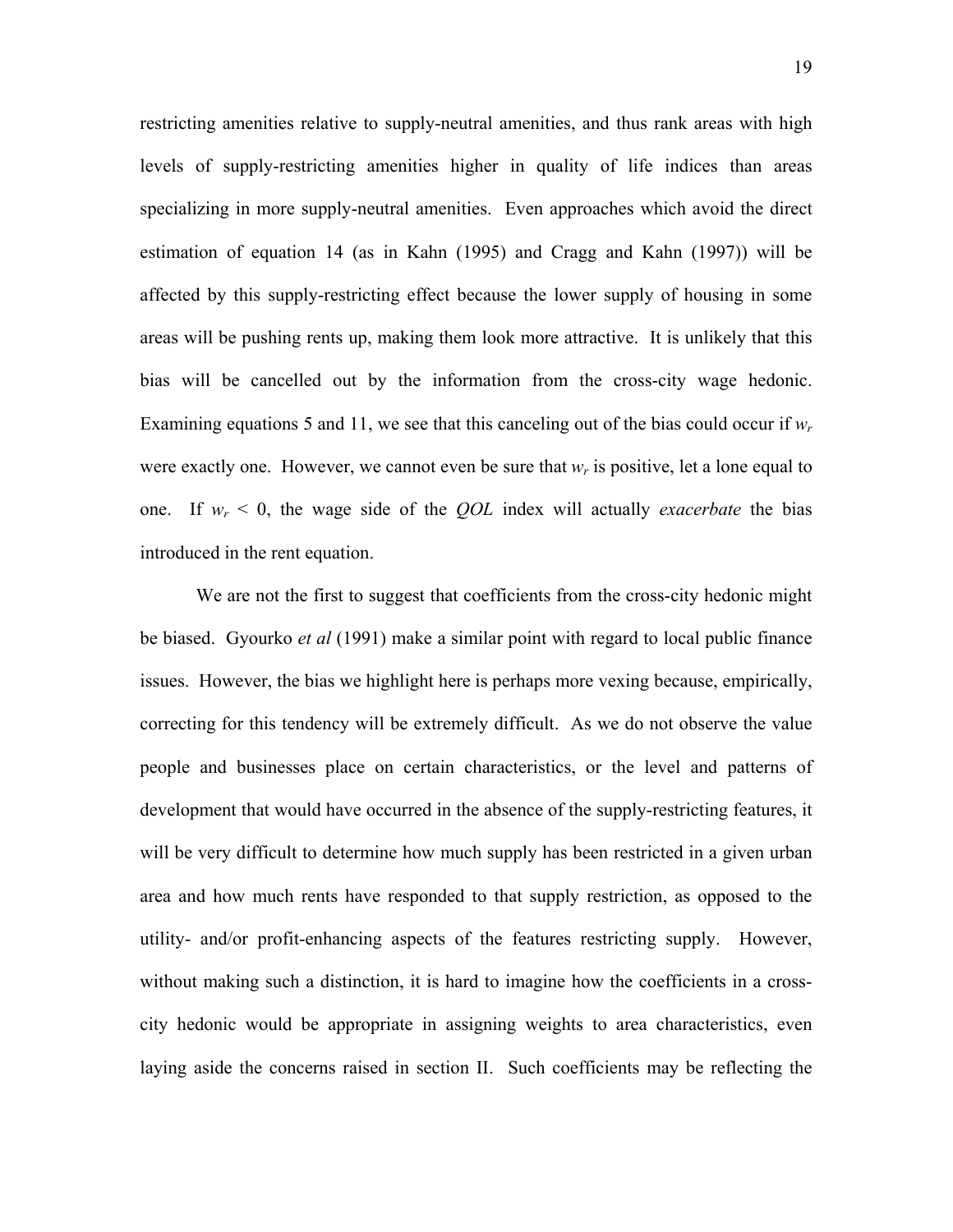high average moving costs of an area's population as much as the great value the citizens place on their local characteristics.

## *Compensating differentials and agglomeration.*

<u>.</u>

An objection to the model above is that it derives a negative relationship between rents and city population, and an indeterminate relationship between wages and rents. These results do not square with the strong correlation amongst wages, rents and city population as noted by Glaeser and Maré (2001). This apparent inconsistency is resolved by recalling that the negative relationship between rents and population and the ambiguous relationship between wages and rents holds only when the levels of amenities are held constant.

 Of course, amenities differ across cities, so the partial relationship among population, rents and wages with amenities held constant – while important for our analytical results – is not of much use empirically. The positive correlation between rents, wages and population suggests the importance of productive amenities with much greater effects on firm costs than on individuals' utility. One might call these firm or businessamenities.<sup>11</sup> In the model above, such non-utility enhancing amenities increase the attractiveness of a location for businesses but not for residents. In symbols,  $\pi_A \geq 0$ , but  $v_A = 0$ . Plugging these values into the appropriate formulas generates  $w_A > 0$  and  $\Omega_A$ >0. The higher population and higher wages imply higher demand for housing in the city in question, and thus higher rents, as can be seen by plugging the derived partials into

<span id="page-20-0"></span> $11$  We make the distinction between firm amenities and productive amenities because amenities as usually treated are assumed to increase utility, while amenities are described as productive or unproductive depending on their effect on profits. A firm amenity would be assumed to benefit profits and could be characterized further by distinguishing between firm amenities that enhance or detract from utility.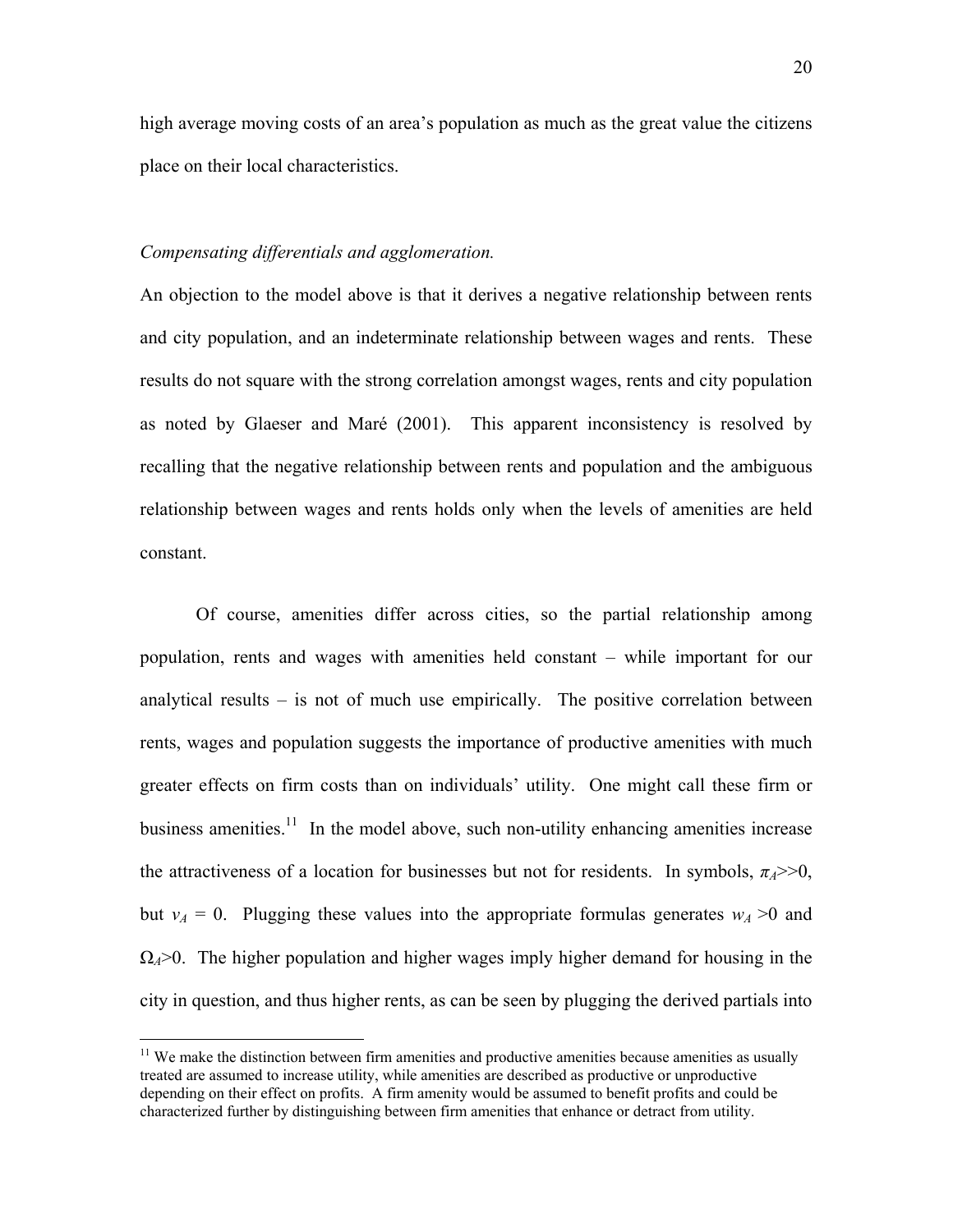equation 10. Thus if sites differ in the amount of this firm amenity, even if housing supply is the same across sites, the higher firm amenity sites could have higher populations, rents and wages in equilibrium.

However, because higher rents then have indirect effects on population and wages, the situation is not so simple. Equation 11 states that the effect on wages of amenities consists of a direct effect of amenities on wages  $(w<sub>A</sub>$  which we know is positive) and an indirect effect through the amenity's effect on rents. This indirect effect depends on  $w_r$ , which is of ambiguous sign. If  $w_r$  is positive or near zero (or the rental effect is small), then the firm amenity's effect on wages will be positive. Strong negative relationships between rents and wages (amenities held constant) will imply ambiguous equilibrium relationships between wages and firm amenities. While technically ambiguous in sign, one might be willing to hazard a guess that this effect is in fact positive.

The effects of firm amenities on area population are quite a bit more ambiguous. The equilibrium effect of a firm amenity on city population is represented in equation 15:

15) 
$$
\frac{d\Omega}{dA} = \Omega_A + \Omega_r \frac{dr}{dA}.
$$

The first term of equation 15 is unambiguously positive, while the second term is unambiguously negative. Stacking the deck in favor of a positive sign is also difficult. For instance, assuming a very large direct effect  $(\Omega_A \geq 0)$ , will also increase the negative indirect effect (because  $dr/dA$  is a positive function of  $\Omega_A$ ). Decreasing the population effect of rent (Ω*r*) will tend to increase the rent effect of the firm amenitiy (because *dr/dA*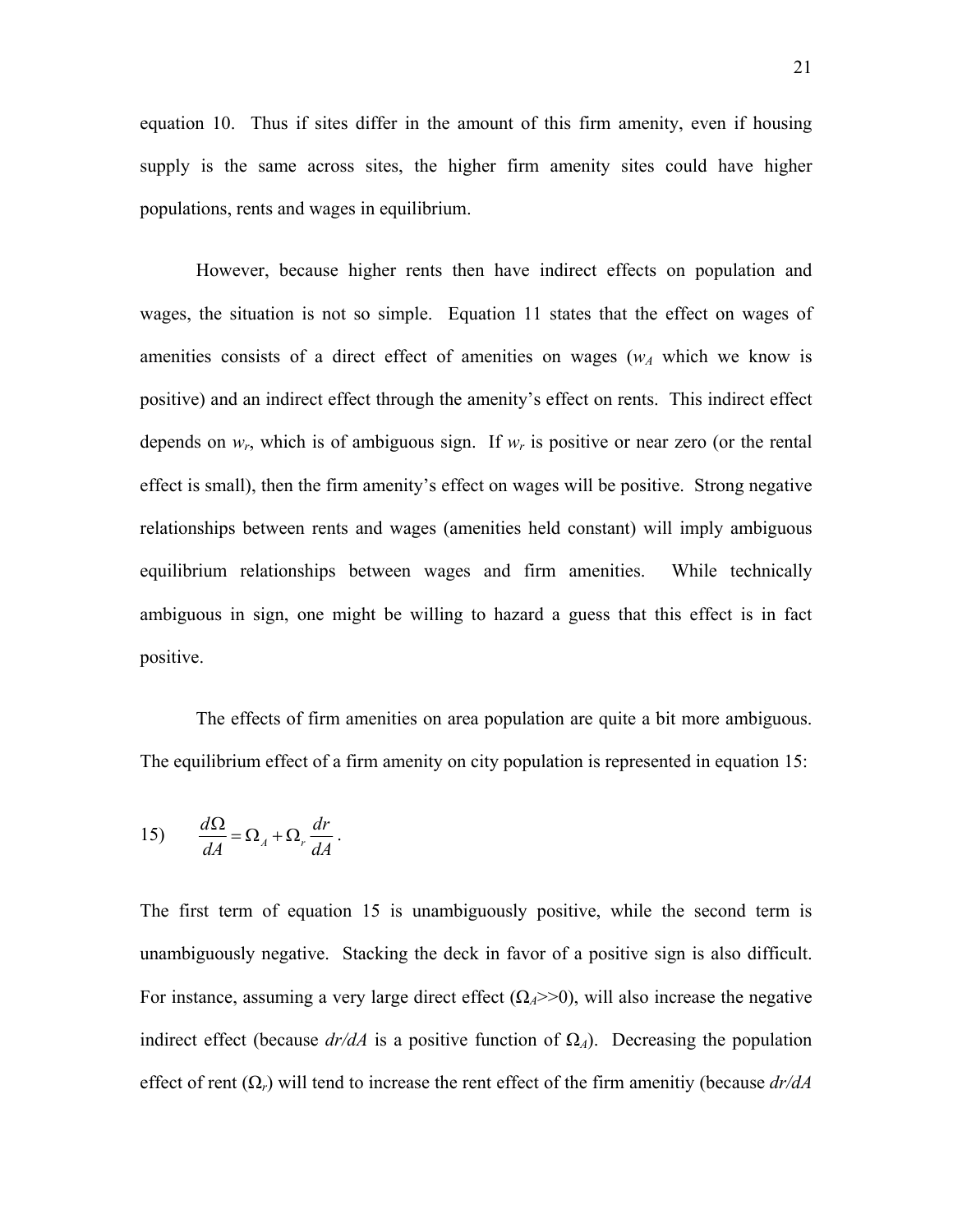22

is a negative function of  $\Omega_r$ ). Thus, the heterogeneous moving costs model does not generate a cross-sectional positive correlation amongst rents, wages and city population.

 If the firm amenities discussed above exist as features of the landscape, then we call them "natural advantage." The results here suggest that a natural advantage story based on an exogenous increase in some factor which increases profits but has little effect on utility does not explain an important aspect of economic geography. On the other hand, if these firm amenities arise endogenously as a product of larger population, we call them agglomeration or urbanization economies, and we employ a very different set of theoretical tools in understanding them. An interpretation of the ambiguous results above is that exogenous features of the landscape cannot explain the patterns of rents, wages and city population we observe. That is, amenities do not cause large populations. On the other hand, these results suggest that the opposite story might be the case. Large populations must generate amenities. The story which emerges from this perspective is that larger populations generate firm amenities, which increase wages and rents.

 Interest in agglomeration economies has been increasing since Krugman's seminal 1991 *Journal of Political Economy* piece synthesized many older strands from the regional science literature to generate a micro-theory general equilibrium model that exhibited strong divergence and several interesting dynamic possibilities. Ottaviano and Thisse (2004) offer a review of the substantial theoretical literature that followed. Other authors have offered other avenues from which similar dynamics might arise.<sup>12</sup> It has been difficult to assess the implications of this literature on the more neoclassical regional literature that follows Roback partly because Roback's model is mute on the

1

<span id="page-22-0"></span><sup>&</sup>lt;sup>12</sup> Glaeser (1999), Berry and Glaeser (2005) and Helseley and Strange (1990) are a few. Also see Duranton and Puga (2004) for a review of some of the more current theories.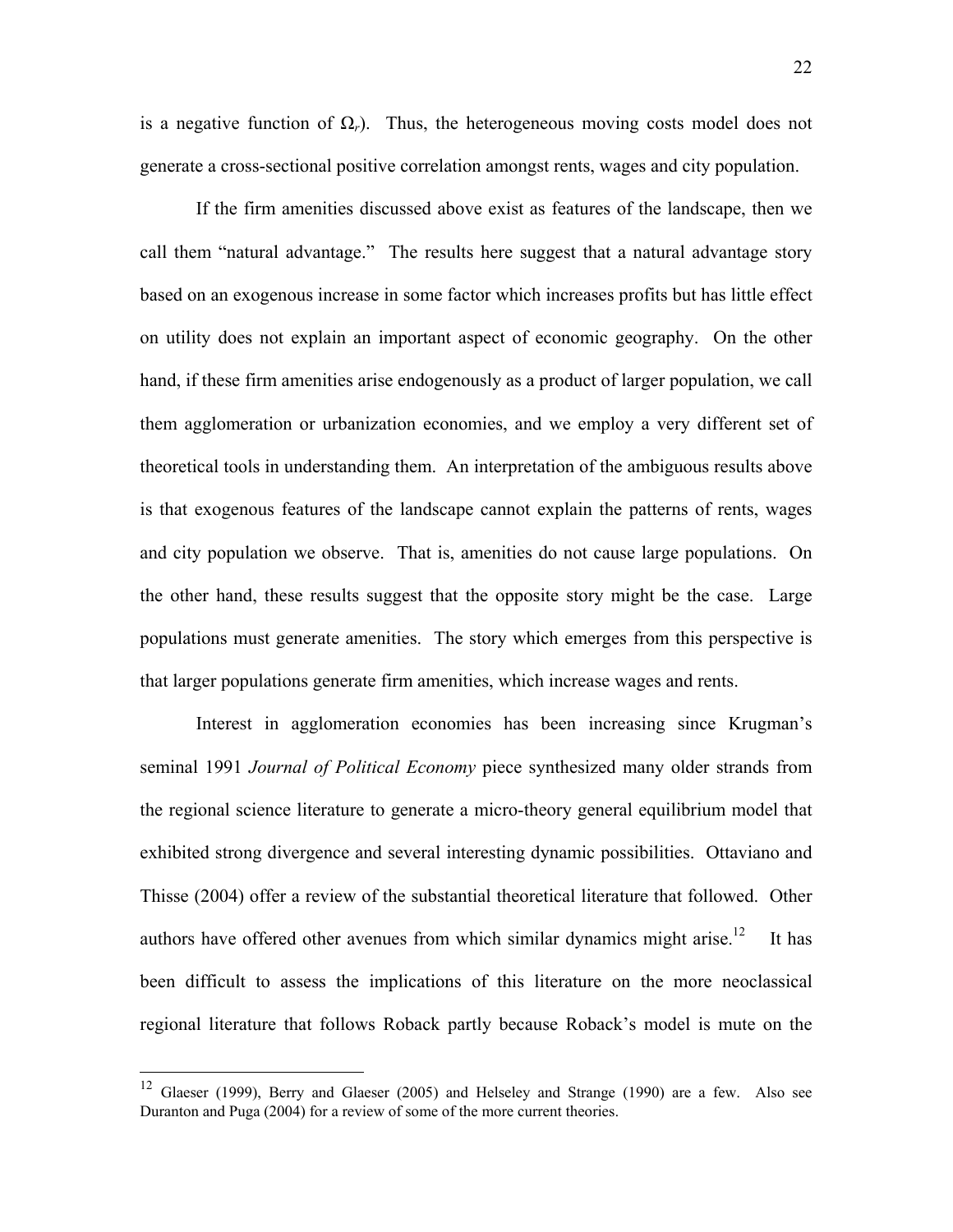scale of the city. By bringing city size into the analysis, the assumption of heterogeneous moving costs allows for a connection between the *QOL* literature and the newer agglomeration literature because amenities can be produced endogenously. We believe this extension is extremely important since almost any amenity imaginable (with the exception of climate, terrain and possibly water cover) is endogenously generated by local populations. Cultural amenities, professional sports teams, land cover, architectural beauty, infrastructure, public services and a host of new economic geographic agglomeration economies and human capital externalities *all* arise endogenously from the local population. We see this as an important next step in our understanding of amenities. Tabuchi and Thisse (2002) embed amenities in an agglomeration model, but the amenities are assumed exogenous. The entire new economic geography theoretical literature can be seen as an attempt to build microfoundations for a set of endogenous firm amenities. Here we stress that the set of endogenous amenities that exist in the real world are much broader than those modeled in the recent agglomeration literature, and constitute most of the things that make cities cities, as opposed to overgrown towns.

 While obviously lacking in microfoundation for the urbanization economies hypothesized, we believe this framework is attractive in that it is flexible enough to extend to additional analysis, which we do not pursue in this more limited paper. For instance, Roback, most of the agglomeration literature and this paper all assume perfectly functioning labor markets. This model is flexible enough to add labor market imperfections and/or dynamic labor market adjustments with local unemployment as an output. Such a dynamic extension of this static model could shed light on the cyclicality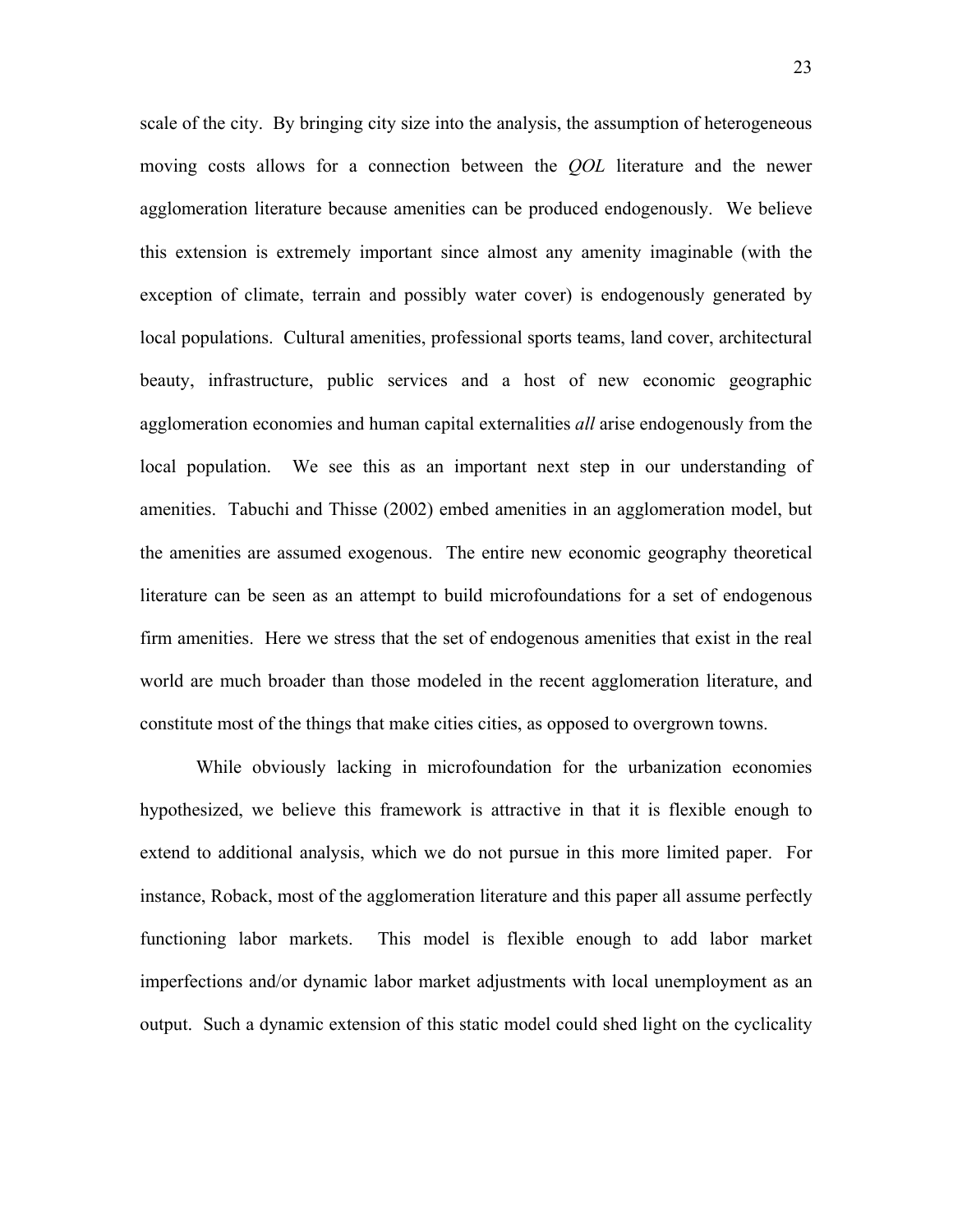of employment, wages and rents, and how that cyclicality may (or may not) be conditioned by agglomeration externalities or amenities.

A more dynamic frame for the model could also yield insight into the longer-term fates of economic regions. While most productive amenities will increase rent, some will favor businesses more than others. Highly firm-oriented amenities will tend to increase rent and wage both, while more resident-oriented amenities will tend to increase rent alone. Differences in these kinds of amenities (football stadiums versus stock markets) would thus exhibit themselves in different *relative* changes in rents and wages as population increases. If one views the historical development of a city as the slow drawing out of a curve in rent-wage-population space, the difference in kinds of amenities suggests that at any given point in time, the future course of the curve could depend on the *kinds* of agglomeration economies generated by the city's growth. Over time, these kinds of agglomeration economies could be affected by random chance, cultural or historical factors, or deliberate government decisions. As the national and global economy changes, relative values of different endogenous amenities might change, affecting the capitalization into wages and rents. Some cities might be left on growth paths that become non-optimal under the new prices. As they cannot go back in time, such changes could require painful transitions in the local economy. From this perspective, it becomes possible to begin asking questions about optimal growth paths in a much more nuanced way.

 Whether these broadly drawn suggestions bear more formal fruit remains to be seen. Here we have merely drawn the connection between the line of research using a neoclassical form of regional equilibrium following Roback and the agglomeration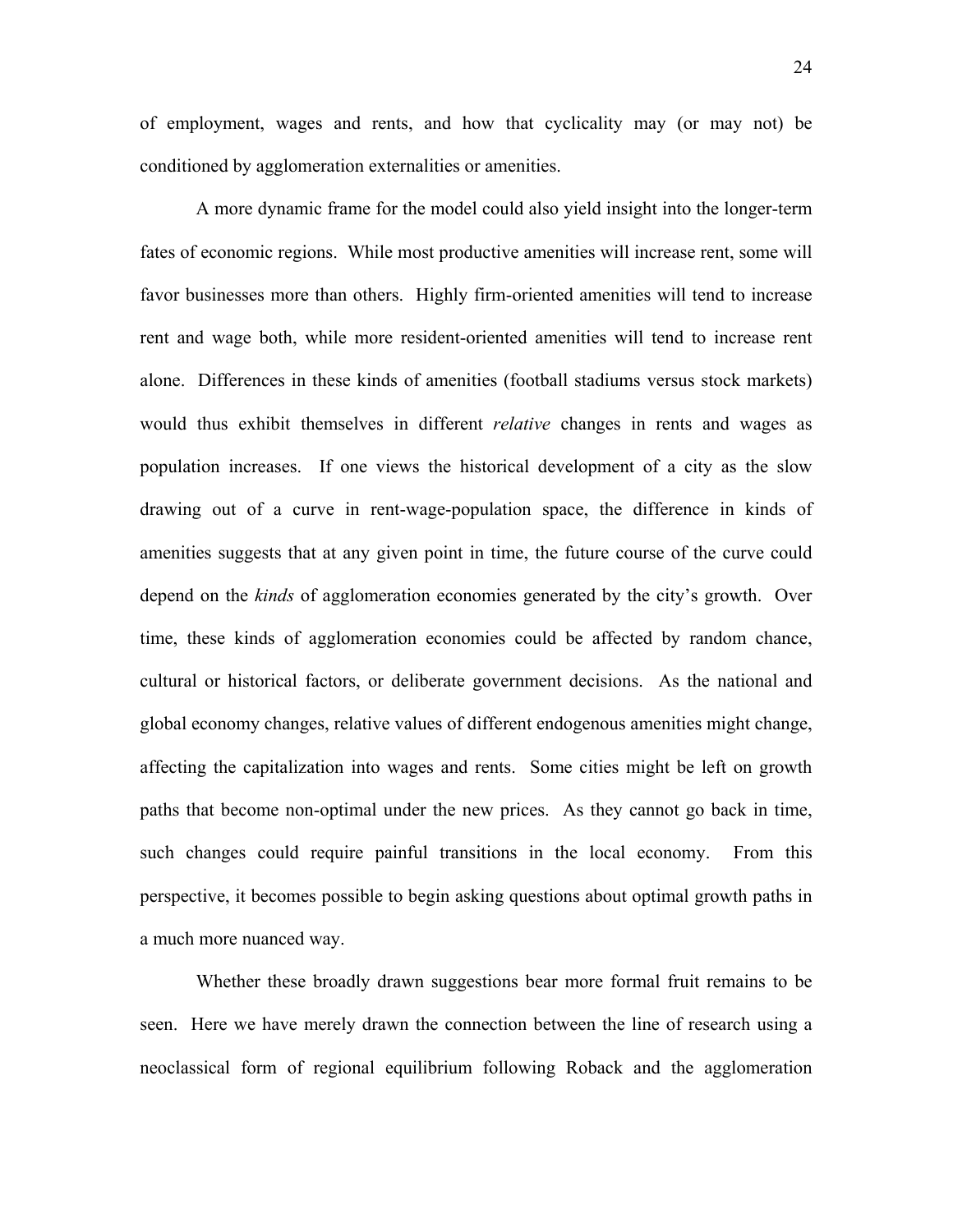literature that has blossomed over the last decade and a half. As the *QOL* literature rests heavily on the assumption of a neoclassical regional equilibrium, and considering the recent importance of the agglomeration literature in both general interest and regional journals, we believe such a connection is crucial in the understanding of local quality of life comparisons and their relevance in a world of increasing returns. Hopefully the agglomeration literature will also benefit from the bridge between the two branches of regional economics.

### IV. Conclusion

This paper has made a minor modification to the compensating differential model formalized by Roback (1982). By allowing for heterogeneous moving costs, the model's output changed considerably. First, the solution method used by Roback and those following her does not close the model: wages and rents do not depend only on amenities and preference parameters, but on a host of other factors. Second, implications for city population, which had been missing, are drawn out. Third, the vital importance of local housing market conditions comes to the fore. The model is not closed without local land supply, and the interaction between land supply and amenities can be seen as completely determining both rents and wages. Fourth, the theoretical partial derivatives of amenities on rents and wages become ambiguous in sign for all amenity types, and contain many extraneous terms which lead us to question their appropriateness as weights in *QOL* indices when they are derived from hedonic regressions. These results lead us to wonder whether such indices are even possible. Fifth, we show that if there is a relationship (either causal or coincidental) between certain amenities and local land supply, *QOL*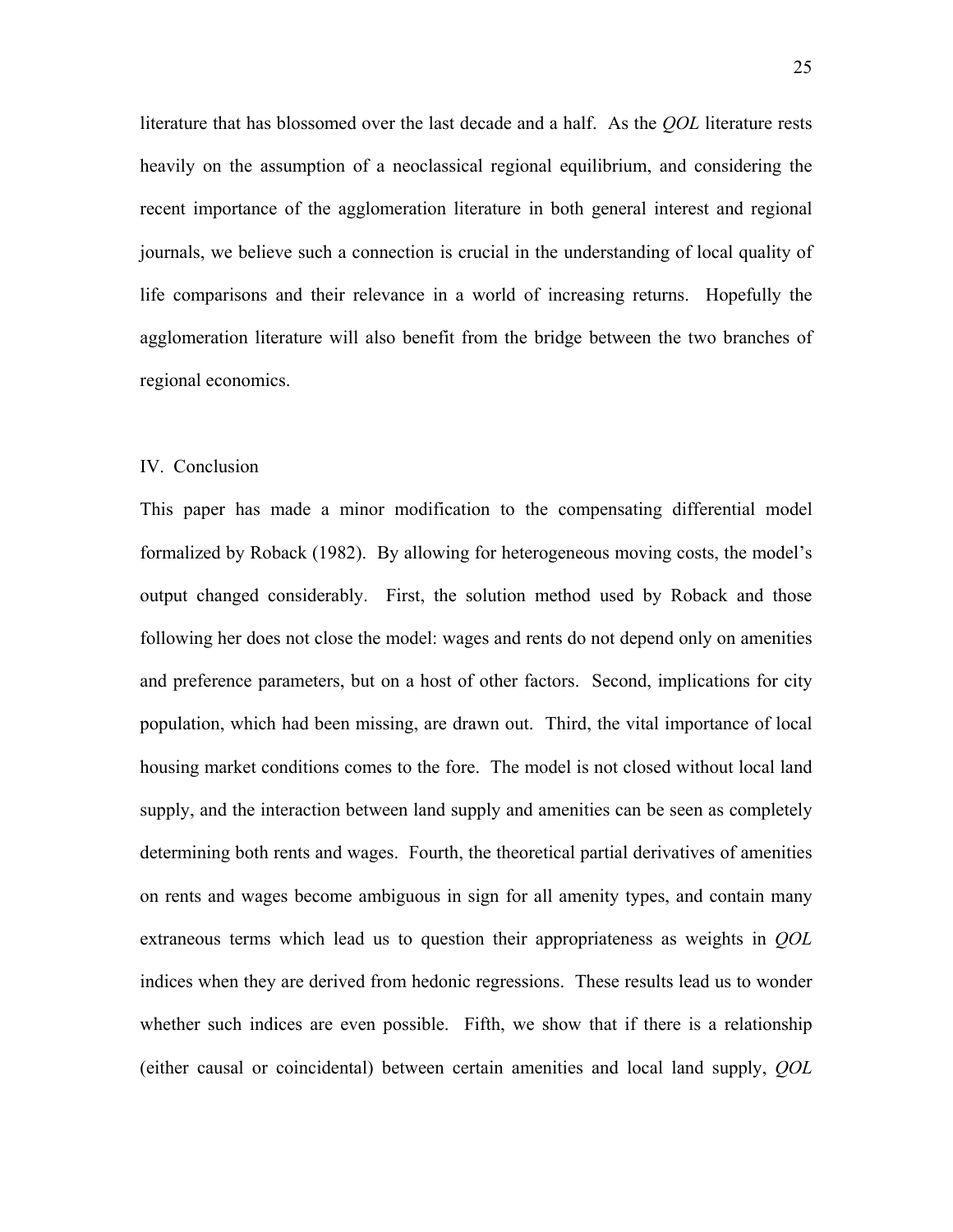indices that use regression coefficients as weights will be biased in favor of areas with high concentrations of supply-reducing amenities. Finally, the inclusion of city size as an output of the model offers a bridge between the amenities or quality of life literature and the agglomeration literature that has been so important over the past decade. We consider these all to be significant contributions.

 More generally, we consider it an important step in the literature in terms of generating testable hypotheses from the Roback model. The logic behind Roback's original paper was so forceful, and her exposition so clear that we believe that it has been easy to be blinded to the fact that the theory does not actually offer any testable hypotheses, except perhaps that wages and rents differ systematically across cities. Given that, however, any combination of rent and wage coefficients could be rationalized with the model by assuming that the characteristic in question was either productive or unproductive; an amenity or a disamenity. Roback thus provides us with more of a perspective for interpreting inter-city wage and rent differentials than a theory explaining them.

 This paper suffers from many of the same limitations as the Roback paper. For instance, we assume that the city and system of cities is in equilibrium. We assume good information flows exits. The model is not dynamic. Foremost of these shared deficiencies is the fact that it is difficult to imagine a data set that could confirm the existence, for instance, of the supply restriction effect on prices. Any cross-sectional or time-series evidence can be explained by assuming a feature constricting supply is a productive amenity. Nonetheless, we hope that by beginning to force our gaze on alternative explanations and alternative interpretations of the data we can continue the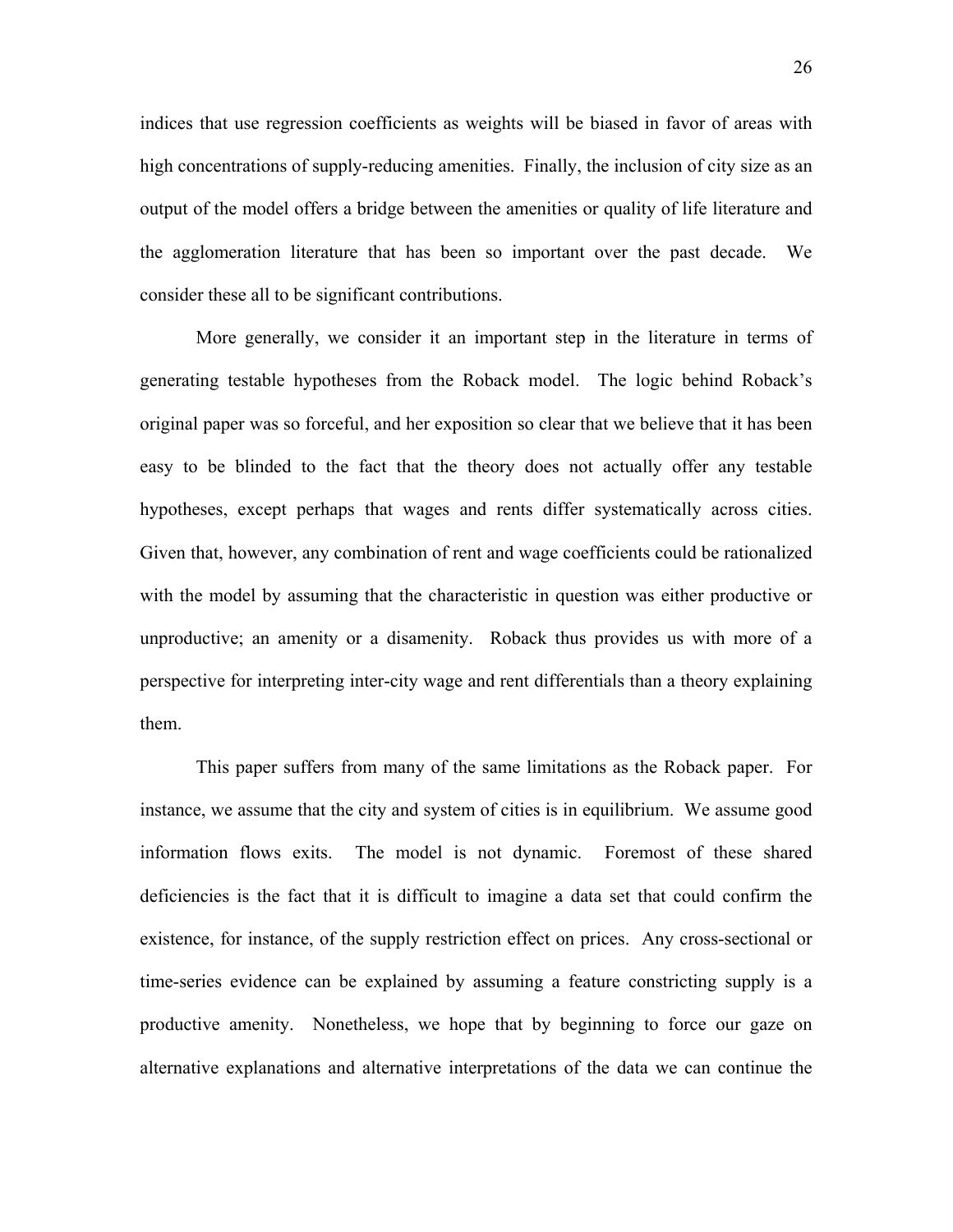process of assessing the validity of Roback's assumptions. This is an important process because those assumptions determine the validity of the *QOL* indices based on them. These assumptions also imply a view of the important determinants of metropolitan prices. We have shown here that heterogeneous moving costs, if important, radically change the interpretation of inter-city price differentials and cast into doubt the possibility of a valid *QOL* index. We feel our assumptions are more realistic. What remains to be seen is whether the practical significance of the differences in results substantially changes our attitudes about such indices or about inter-area price differentials more generally.

#### **References**

- Berry, Christopher and Ed Glaeser (2005). "The Divergence of Human Capital Levels Across Cities." *Papers in Regional Science,* vol. 84(3): 407-444.
- Bloomquist, G.C., M.C. Berger and J.P. Hoehn (1988). "New Estimates of Quality of Life in Urban Areas." *The American Economic Review* vol. 78().
- Cragg, Michael and Matthew Kahn (1997). "New Estimates of Climate Demand; Evidence from Migration." *Journal of Urban Economics,* vol. 42: 261-284.
- Duranton, Gilles and Diego Puga (2004). "Micro-foundations of Urban Agglomeration Economies." chp. 48 in *Handbook of Regional and Urban Economics,* vol. 4, V. Henderson and J.F. Thisse, eds. Amsterdam: North-Holland: 2063-2117.
- Glaeser, Edward (1999). "Learning in Cities." *Journal of Urban Economics,* vol. 46: 254-277.
- Glaeser, Edward and Joseph Gyourko (2005). "Urban Decline and Durable Housing." *Journal of Political Economy*, vol. 113: 345-375.
- Glaeser, Edward, Joseph Gyourko and Ravan Saks (2005). "Why is Manhattan so Expensive?: Regulation and the Rise in House Prices." *Journal of Law and Economics*, vol. 48(2): 331-370.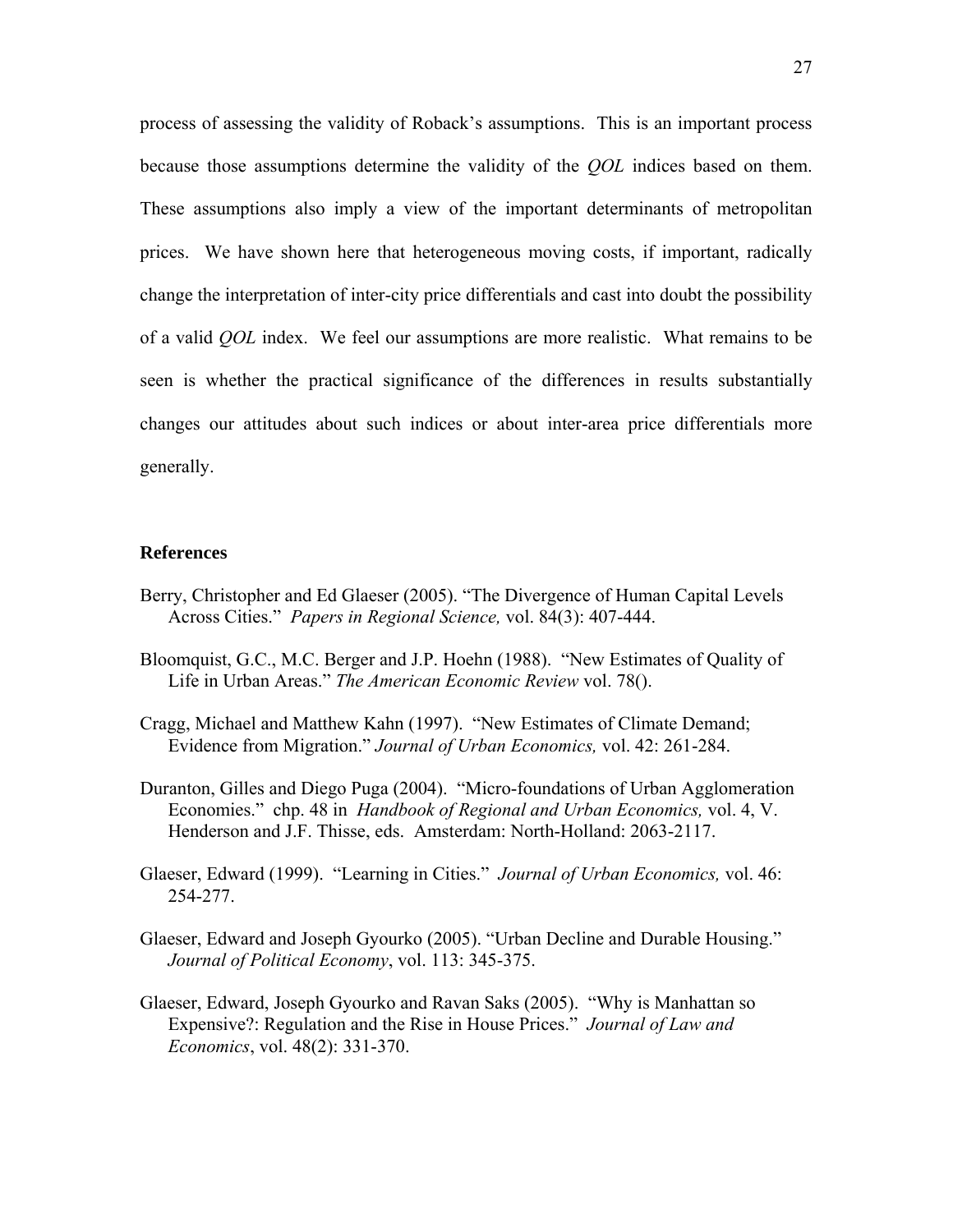- Glaeser, Edward, Joseph Gyourko and Ravan Saks (2006). "Urban Growth and Housing Supply." *Journal of Economic Geography* vol. 6(1): 71-90.
- Glaeser, Edward and David Maré (2001). "Cities and Skills." *Journal of Labor Economics,* vol. 19(2): 316-342.
- Gyourko, Joseph, Christopher Mayer and Todd Sinai (2006). "Superstar cities." Wharton Real Estate Center Working Paper, June 2006.
- Gyourko, Joseph and Albert Saiz (2006). "Construction costs and the supply of housing structure." *Journal of Regional Science*, vol 46(4): 661-680.
- Gyourko, Joseph, Matthew Kahn and Joseph Tracy (1999). "Quality of Life and Environmental Comparisons," chp. 37 in vol.3 of in *Handbook of Regional and Urban Economics,* Edwin S. Mills and Paul Cheshire, eds. Amsterdam: North-Holland.
- Gyourko, Joseph and Joseph Tracy (1991) "The structure of local public finance and the quality of life." *The Journal of Political Economy,* vol. 99(4): 774-806.
- Helseley, R.W. and W.C. Strange (1990). "Matching and agglomeration economies in a system of cities." *Regional Science and Urban Economics,* vol. 20: 189-212.
- Kahn, Matthew (1995). "A revealed preference approach for ranking city quality of life." *Journal of Urban Economics,* vol. 38: 221-235.
- Krugman, Paul (1991). "Increasing Returns and Economic Geography." *The Journal of Political Economy,* vol. 99: 483-499.
- Krupka, Douglas (2007). "Location-specific Human Capital, Amenity Valuation and Location Choice." IZA discussion paper number . . . . .
- Ottaviana, Gianmarco I.P. and Jacques-Francois Thisse (2004). "Agglomeration and economic geography," chp. 58 in *Handbook of Regional and Urban Economics,* vol. 4, V. Henderson and J.F. Thisse, eds. Amsterdam: North-Holland: 2563-2608.
- Roback, Jennifer (1980). *The Value of Local Urban Amenities*: *theory and measurement*. Ph.d. dissertation, University of Rochester.
- Roback, Jennifer (1982). "Wages, Rents and the Quality of Life." *The Journal of Political Economy,* vol. 90(6): 1257-78*.*
- Roback, Jennifer (1988). "Wages, Rents and Amenities: Differences among workers and regions." *Economic Inquiry*, vol 26(1): 23-41.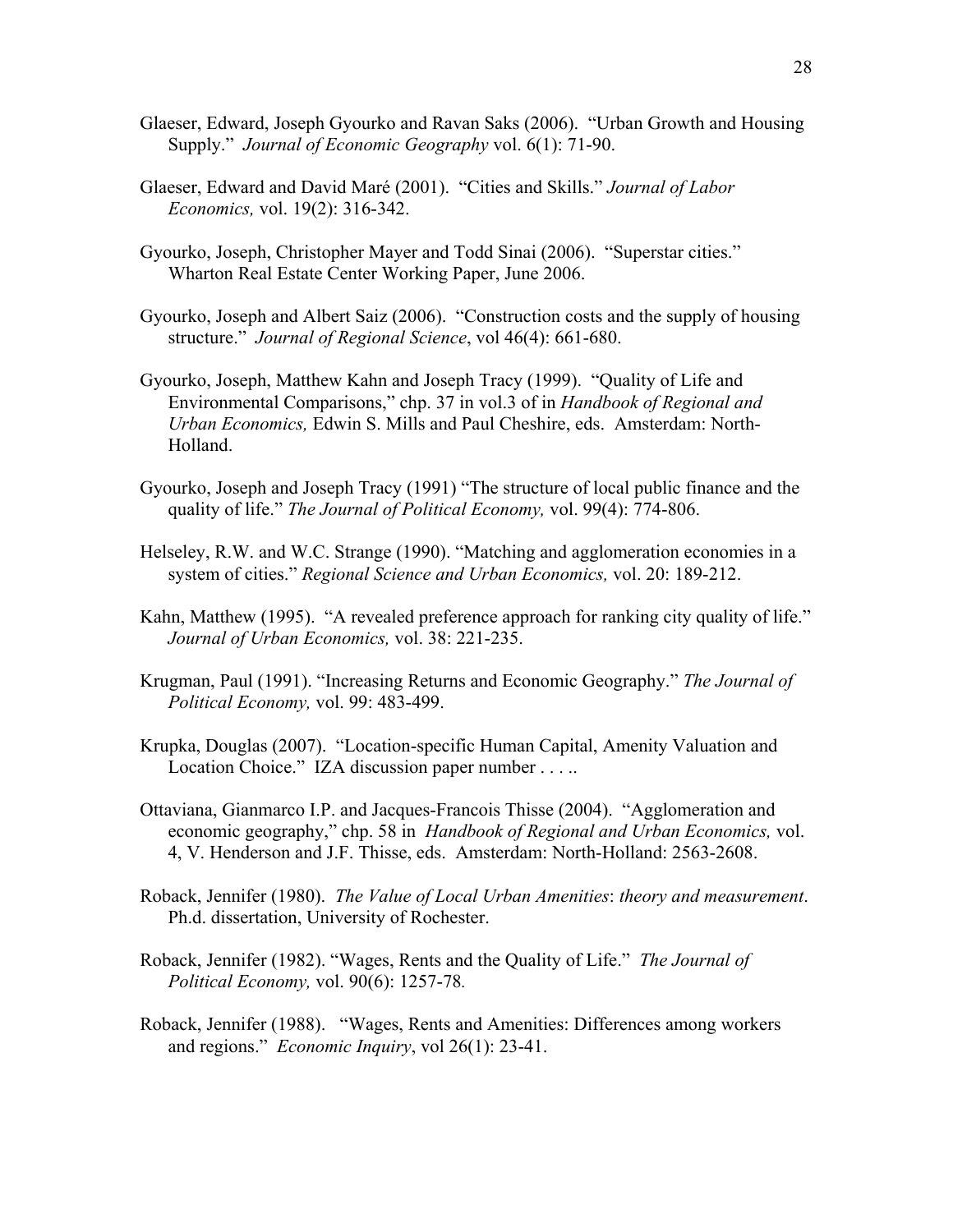- Rosen, Sherwin (1974). "Hedonic Prices and Implicit Markets: Product differentiation in pure competition." *The Journal of Political Economy,* vol. 82(1): 34-55*.*
- Tabuchi, Takatoshi and Jacques-Francois Thisse (2002). "Taste heterogeneity, labor mobility and economic geography." *Journal of Development Economics*, vol. 69: 155-177.
- Tolley, George S. (1974). "The Welfare Economics of City Bigness." *Journal of Urban Economics*, vol 1: 324-345.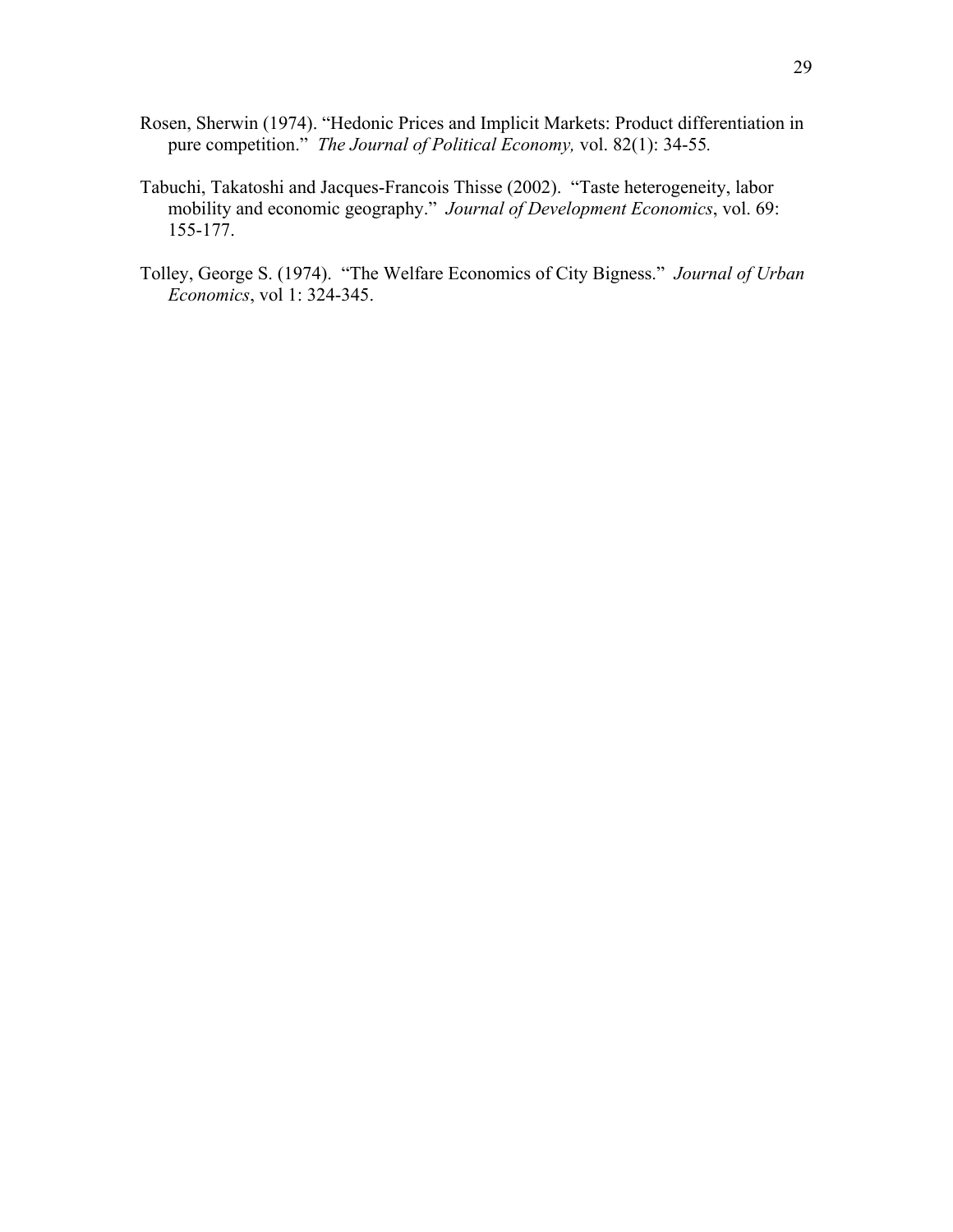Figure 1: equilibrium in the Roback Model



Firgure 2: Effect on wages and rents of a productive amenity